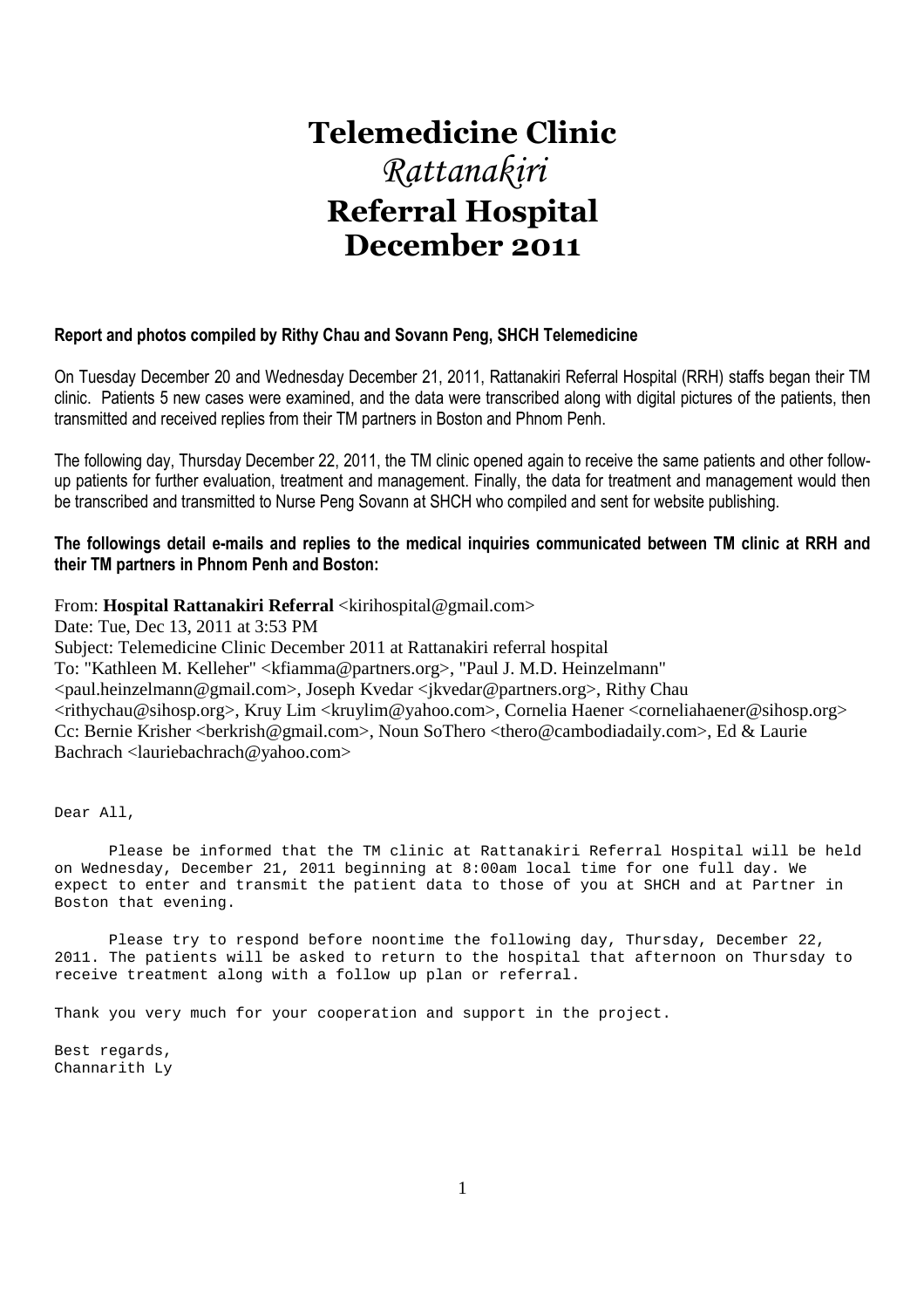# From: **Hospital Rattanakiri Referral** <kirihospital@gmail.com>

Date: Wed, Dec 21, 2011 at 12:43 PM Subject: Rattanakiri Telemedicine Clinic December 2011, Case#1, PP#RK00366, 68M To: "Kathleen M. Kelleher" <kfiamma@partners.org>, Joseph Kvedar <jkvedar@partners.org>, "Paul J. M.D. Heinzelmann" <paul.heinzelmann@gmail.com>, Rithy Chau <rithychau@sihosp.org>, Kruy Lim <kruylim@yahoo.com>

Cc: Bernie Krisher <br/>berkrish@gmail.com>, Noun SoThero <thero@cambodiadaily.com>, Ed & Laurie Bachrach <lauriebachrach@yahoo.com>

Dear all,

There are five new cases for Rattanakiri Telemedicine clinic in December 2011. This is case number 1, PP#RK00366, 68M (photos had not been taken)

Best regards, Polo/Sovann

# **Rattanakiri Provincial Hospital Telemedicine Clinic with Sihanouk Hospital Center of HOPE and Partners in Telemedicine**



**Patient: PP#RK00366, 68M (Osinlar Village)** 

**Chief Complaint:** Fatigue on/off x 10y

**HPI:** 68M, monk, with known diagnosis of DMII since 2000 and got treatment with Chinese Antihyperglycemic drug taking 2t qd and several years later, he was advised to take Glimicron 80mg 2t qd. In 2007, he had injury on right foot and got treatment with hospital in Phnom Penh and became completely healed. In the past 10 days, he had blood sugar checked with result still high so he added

Glibenclamide 5mg 2t qd, bought local pharmacy. He said he has on/off fatigue and numbness on both feet. He denied of polyuria, polyphagia, polydypsia, fever, cough, SOB, abdominal discomfort, oliguria, dysuria.

# **PMH/SH:** Unremarkable

**Family Hx:** None

**Social Hx:** Cig smoking and alcohol drinking, stop both for 20y

# **Medication:**

- 1. Glimicron 80mg 2t qd
- 2. Glibenclamide 5mg 2t qd

# **Allergies:** NKDA

**ROS:** Unremarkable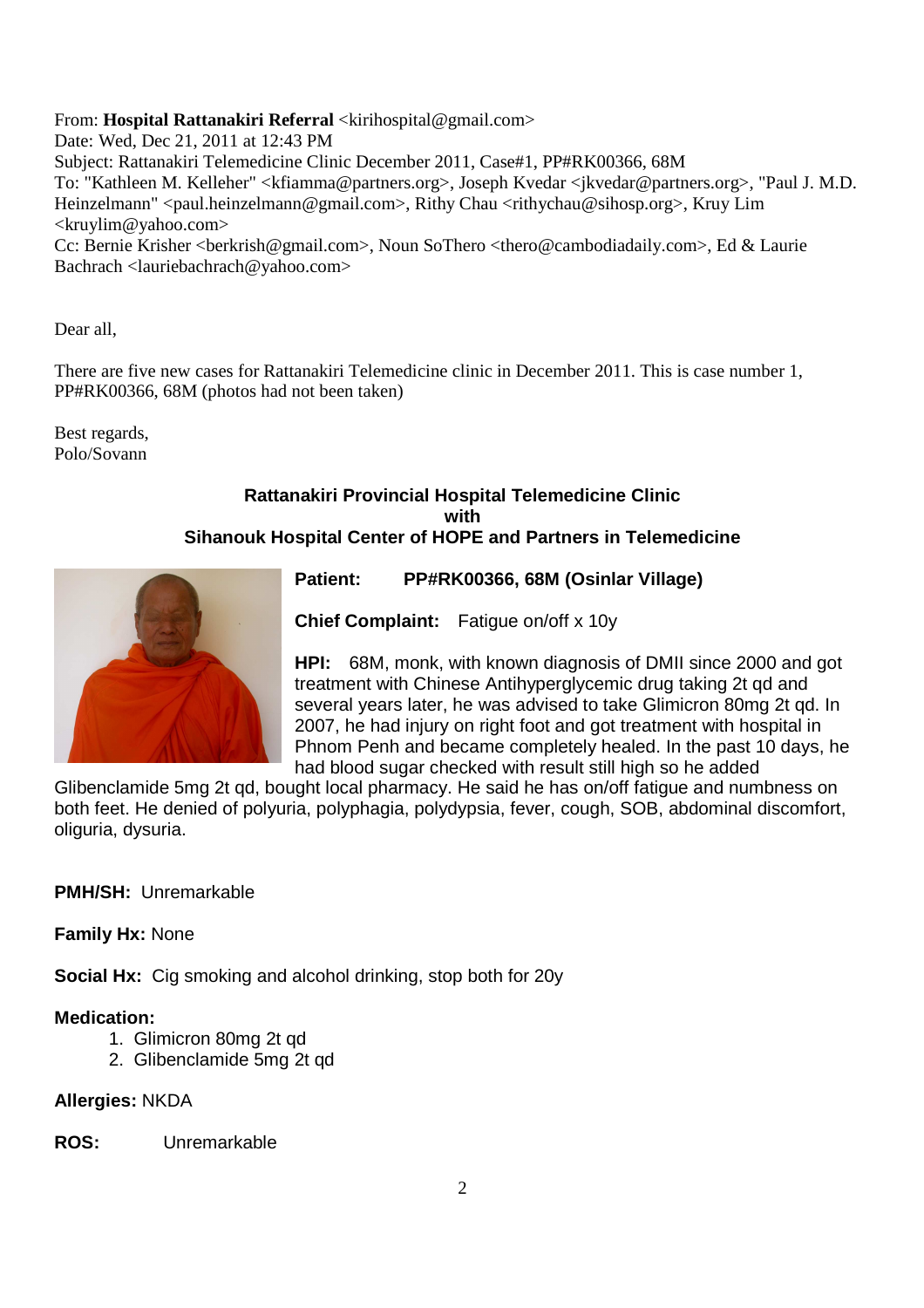| . |                         |       |       |                      |                 |
|---|-------------------------|-------|-------|----------------------|-----------------|
|   | Vital Signs: BP: 132/84 | P: 76 | R: 20 | T: 36.5 $^{\circ}$ C | <b>Wt: 75kg</b> |

**General:** Look stable

**PE:** 

**HEENT:** No oropharyngeal lesion, pink conjunctiva, no icterus, no neck mass, no lymph node palpable, no JVD

**Chest:** Clear to auscultation bilaterally, no rales, no rhonchi; H RRR, no murmur

**Abdomen:** Soft, no distension, (+) BS, no HSM, (+) bowel sound, no surgical scar

**Extremities/Skin:** No leg edema, no foot wound

**MS/Neuro:** MS +5/5, motor and sensory intact, DTRs +2/2, normal gait

# **Lab/Study:**

 Done on 20 December 2011 FBS: 204/mg/dl, RBS:360mg/dl U/A: glucose 3+, protein 1+

# **Assessment:**

1. DMII

# **Plan:**

- 1. Glibenclamide 5mg 1t po bid
- 2. Metformin 500mg 1t po bid
- 3. Captopril 25mg 1/4t po bid
- 4. Draw blood for Lyte, Creat, Glucose, tot chole, TG, HbA1C at SHCH

# **Comments/Notes: Do you agree with my assessment and plan?**

# **Examined by: Nurse Sovann Peng by and Bate: December 21, 2011**

Please send all replies to kirihospital@gmail.com and cc: to rithychau@sihosp.org

The information transmitted in this e-mail is intended only for the person or entity to which it is addressed and may contain confidential and/or privileged material. Any review, retransmission, dissemination or other use of or taking of any action in reliance upon, this information by persons or entities other than the intended recipient is prohibited. If you received this e-mail in error, please contact the sender and delete material from any computer.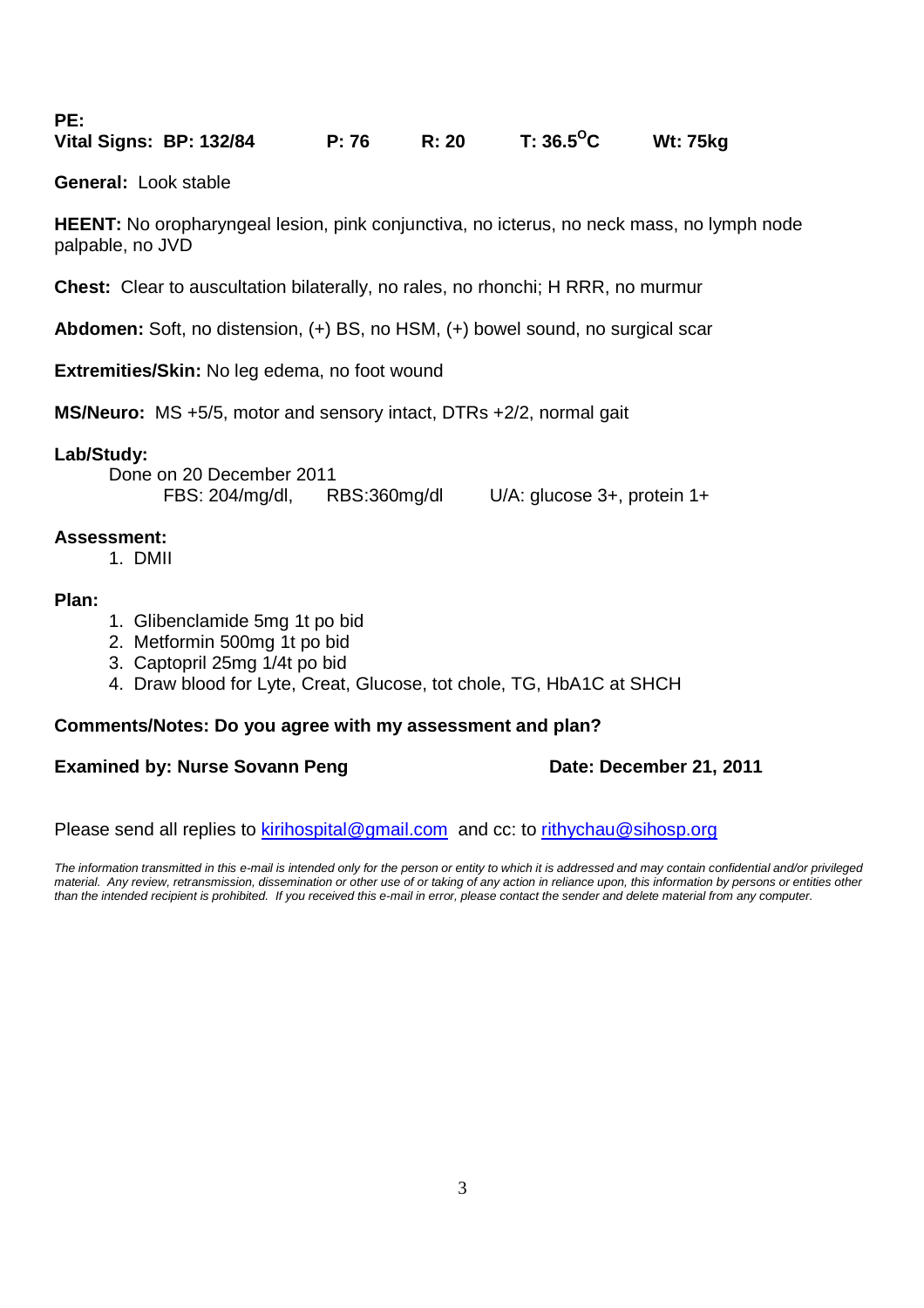From: **Fiamma, Kathleen M.** <KFIAMMA@partners.org> Date: Thu, Dec 22, 2011 at 8:35 PM Subject: Fwd: Rattanakiri Telemedicine Clinic December 2011, Case#1, PP#RK00366, 68M To: kirihospital@gmail.com Cc: MPH MHS PA-C Rithy Chau <rithychau@sihosp.org>

Kathy

Sent from my iPhone

Since Glimicron and Glibenclamide are in the same class of medicine, you are correct to discontinue and use Glibenclamide. His blood sugar [FBS: 204/mg/dl, RBS:360mg/dl, U/A: glucose 3+, protein 1+] is quite high, so I would recommend the max dose of meds, i.e. glibenclamide 10 mg bid and metformin 1000 mg bid. Given the slighly high blood pressure and proteinuria, captopril should start at 25mg bid as well.

Ideally with such high sugars, I would prefer to start him on insulin to control his blood sugar. Since he is not overweight, he is likely more than just insulin resistant, he is likely already insulin deficient since he has diabetes for over 10 years.

Heng Soon Tan, MD

# From: **Hospital Rattanakiri Referral** <kirihospital@gmail.com>

Date: Wed, Dec 21, 2011 at 12:51 PM

Subject: Robib TM Clinic December 2011, Case#2, KA#RK00367, 47F

To: Rithy Chau <rithychau@sihosp.org>, Kruy Lim <kruylim@yahoo.com>, Cornelia Haener <corneliahaener@sihosp.org>, "Kathleen M. Kelleher" <kfiamma@partners.org>, Joseph Kvedar <jkvedar@partners.org>, "Paul J. M.D. Heinzelmann" <paul.heinzelmann@gmail.com> Cc: Bernie Krisher <br/>berkrish@gmail.com>, Noun SoThero <thero@cambodiadaily.com>, Ed & Laurie Bachrach <lauriebachrach@yahoo.com>

Dear all,

This is case number 2, KA#RK00367, 47F and photos.

Best regards, Polo/Sovann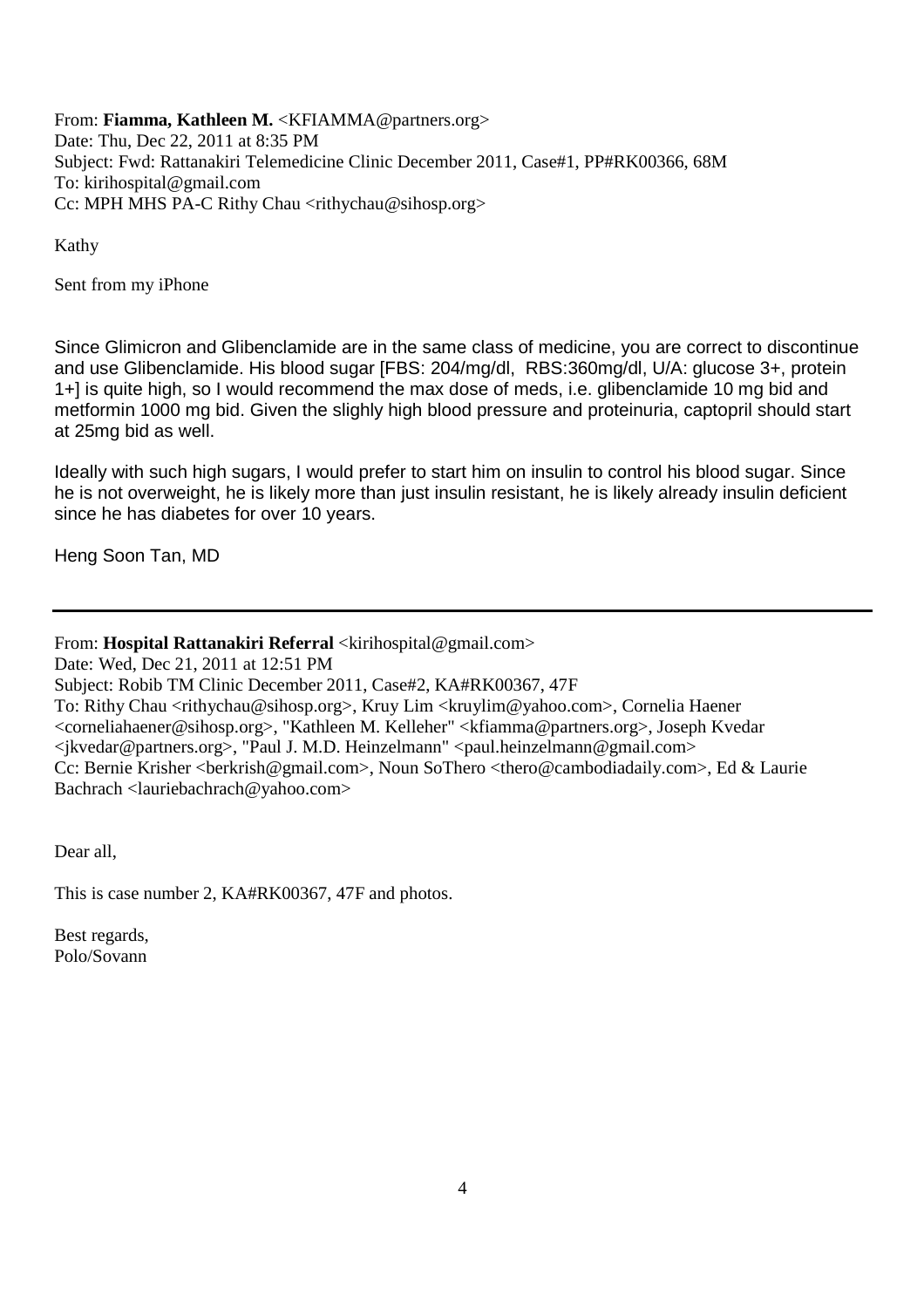# **Rattanakiri Provincial Hospital Telemedicine Clinic with Sihanouk Hospital Center of HOPE and Partners in Telemedicine**



**Patient: KA#RK00367, 47F (Village VII, LBS)** 

**Chief Complaint:** Neck lump x 2months

**HPI:** 47, housewife, presented with a small lump on the left side of anterior neck and neck tension. She denied of dysphagia, palpitation, heat intolerance, tremor, insomnia, weight loss, GI discomfort, oliguria, dysuria, leg edema. She went to consult with local doctor and was advised to consult with Telemedicine clinic.

**PMH/SH:** Unremarkable

**Family Hx:** None

**Social Hx:** No cig smoking, no Alcohol drinking, no tobacco chewing

**Medication:** None

**Allergies:** NKDA

**ROS:** Regular menstruation, LMP on November 20, 2011

# **PE:**

**Vital Signs: BP: 90/65 P: 70 R: 20 T: 36.5<sup>O</sup>C Wt: 57kg** 

**General:** Look stable

**HEENT:** No oropharyngeal lesion, pink conjunctiva, no icterus, mass about 2 x 4cm on left side of neck, smooth surface, mobile on swallowing, no tender, no bruit, no lymph node palpable, no JVD

**Chest:** Clear to auscultation bilaterally, no rales, no rhonchi; H RRR, no murmur

**Abdomen:** Soft, no distension, (+) BS, no HSM, (+) bowel sound, no surgical scar

**Extremities/Skin:** No leg edema, no lesion

**MS/Neuro:** MS +5/5, motor and sensory intact, DTRs +2/2, normal gait





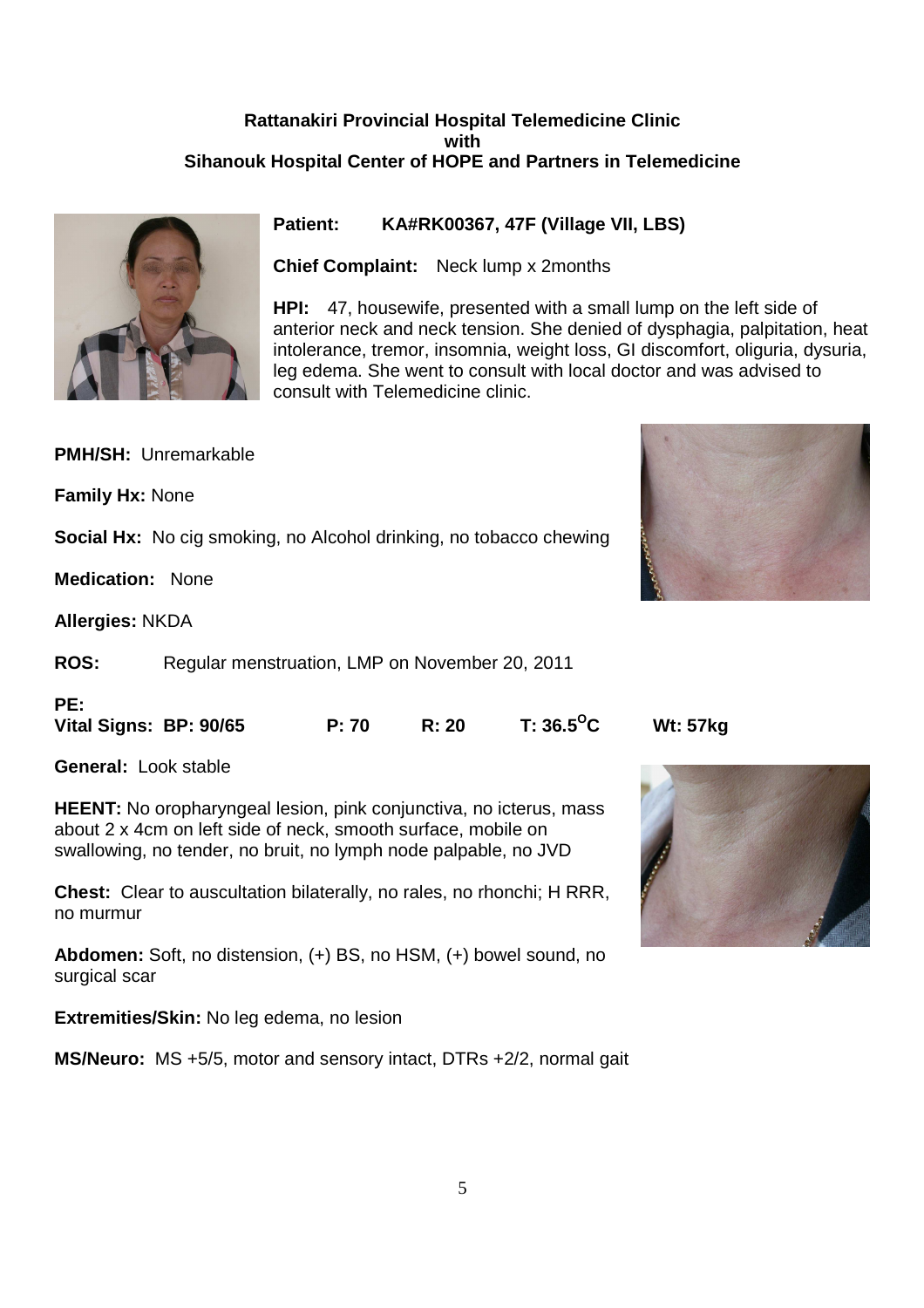# **Lab/Study:**

Done on 20 December 2011

 Neck mass ultrasound: Nodular goiter with cyst formation

# **Assessment:**

- 1. Thyroid cyst
- 2. Nodular goiter

**Plan:**

1. Draw blood for TSH and Free T4 at SHCH

# **Comments/Notes: Do you agree with my assessment and plan?**

# **Examined by: Nurse Sovann Peng Date: December 21, 2011**

# Please send all replies to kirihospital@gmail.com and cc: to rithychau@sihosp.org

The information transmitted in this e-mail is intended only for the person or entity to which it is addressed and may contain confidential and/or privileged material. Any review, retransmission, dissemination or other use of or taking of any action in reliance upon, this information by persons or entities other than the intended recipient is prohibited. If you received this e-mail in error, please contact the sender and delete material from any computer.

**From:** Barbesino, Giuseppe,M.D. **To:** Fiamma, Kathleen M. **Cc:** rithychau@sihosp.org ; ROBIB **Sent:** Thursday, December 22, 2011 5:10 AM **Subject:** RE: Robib TM Clinic December 2011, Case#2, KA#RK00367, 47F

I agree with findings and plan. The ultrasound appearance of the mass is highly suggestive of a thyroid (colloid) cystic nodule and size (1.7 cm) is not very concerning. TSH should be sent because it could be a "hot" nodule, but if TSH is normal, no further test is necessary.

Giuseppe Barbesino M.D.

# From: **Hospital Rattanakiri Referral** <kirihospital@gmail.com>

Date: Wed, Dec 21, 2011 at 12:58 PM

Subject: Rattanakiri TM Clinic December 2011, Case#3, ST#RK00368, 13M

To: "Paul J. M.D. Heinzelmann" <paul.heinzelmann@gmail.com>, Joseph Kvedar <jkvedar@partners.org>, "Kathleen M. Kelleher" <kfiamma@partners.org>, Rithy Chau <rithychau@sihosp.org>, Kruy Lim <kruylim@yahoo.com>

Cc: Bernie Krisher <br/>berkrish@gmail.com>, Noun SoThero <thero@cambodiadaily.com>, Ed & Laurie Bachrach <lauriebachrach@yahoo.com>

Dear all,

This is case number 3, ST#RK00368, 13M and photos.

Best regards, Polo/Sovann

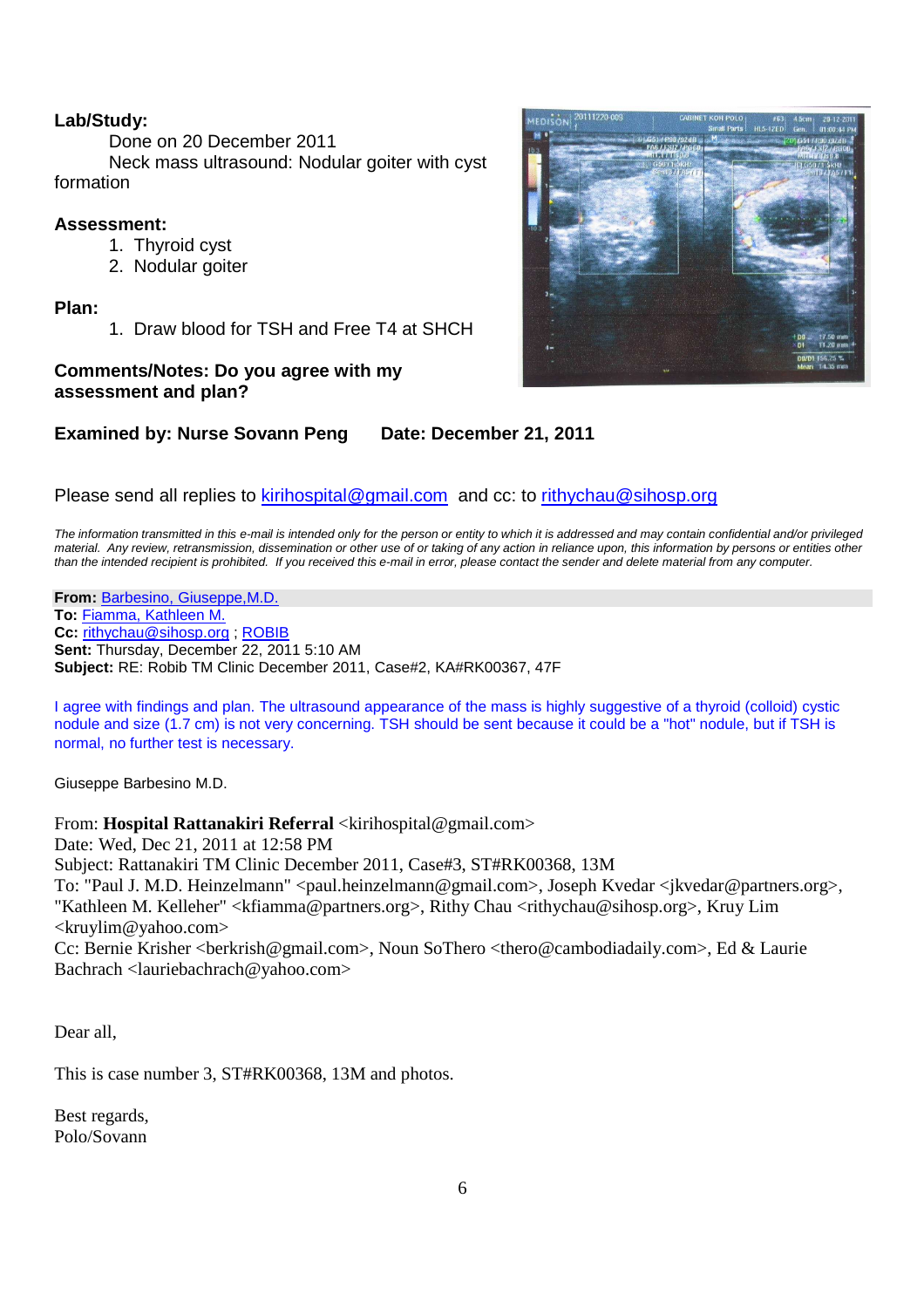# **Rattanakiri Provincial Hospital Telemedicine Clinic with Sihanouk Hospital Center of HOPE and Partners in Telemedicine**



**Patient: ST#RK00368,** Male, 13 years old from Somtrork, Rattanakiri province, Cambodia.

**Chief Complaint:** Edema of the face, upper and lower limbs (generalized), distended abdomen, which also caused some thoracic complaints. The patient was admitted to the emergency department, where they suspected nephrotic syndrome. BP was 92/65 mmHg, HR was 76 BPM, Temp 35.2  $\mathbb C$  (normal: 36.5 – 37.5). Respiratory rate was  $24/\text{min}$ , SpO<sub>2</sub> was 100%. The patient's weight was not noted on admission.

**HPI:** The patient was admitted to the hospital 3 months ago with malaria. He was treated for 3 days with Artesunate+Mefloquine and was

discharged after completing this treatment schedule. During and after this period, he experienced oliguria, not measured by fluid balance but noticeable to the patient and his father. The edema (first abdominal distension, then generalized) started one month ago with at the beginning a slightly increased production of urine which decreased then again. There is also loose stool, 2 times every day which has been present for over one month. In addition the patient has a cough, sometimes productive (white mucus). Although never objectively measured, the patient did complain about a fever. The patient is known with a poor appetite, but can eat and drink. His diet consists mainly of rice, some vegetables, but almost never meat.

The patient did not develop any new complaints, but his general condition seemed to weaken very gradually: He could walk outside by himself until 2 days ago. During his stay at pediatrics, there was no fever.

Treatment was started at the ER for nephrotic syndrome: Furosemide and prednisolone. Upon transfer to pediatrics department a KCl supplement was added.

This treatment was continued because of generalized edema.

2<sup>nd</sup> day: vitamin B1 was added PO because of malnutrition.

3<sup>rd</sup> day: Zinc supplements PO were added for diarrhea.

4<sup>th</sup> day: Added metronidazole and ciprofloxacine.

6<sup>th</sup> day: Stopped metronidazole and zinc, switched to multivitamin complex

7<sup>th</sup> day: (See treatment plan below) Stopped furosemide and cipro. Added Chlorphenamine maleate and bromhexin.

#### **PMH/SH:**

- 2003: Pneumonia

- 2011: Malaria

**Social Hx:** The patient lives on a farm in the woods in the Ratanakiri Province in Cambodia. He is part of one of the many groups of indigenous inhabitants of the region. He helps out with work on the farm, and he was able to help until his malaria episode. There are 6 other children in his family.

In his village there have been several reported cases of generalized edema and ascites without a clear diagnosis.

#### **Allergies:** None known.

**Family Hx:** 2 other children in the family with a distended abdomen and who are very skinny. They are 15 and 18 years old.

#### **ROS:**

General: According to the patient there was fever during a certain period. Also weakness and general malaise. Respiratory: Cough, white sputum. No other complaints.



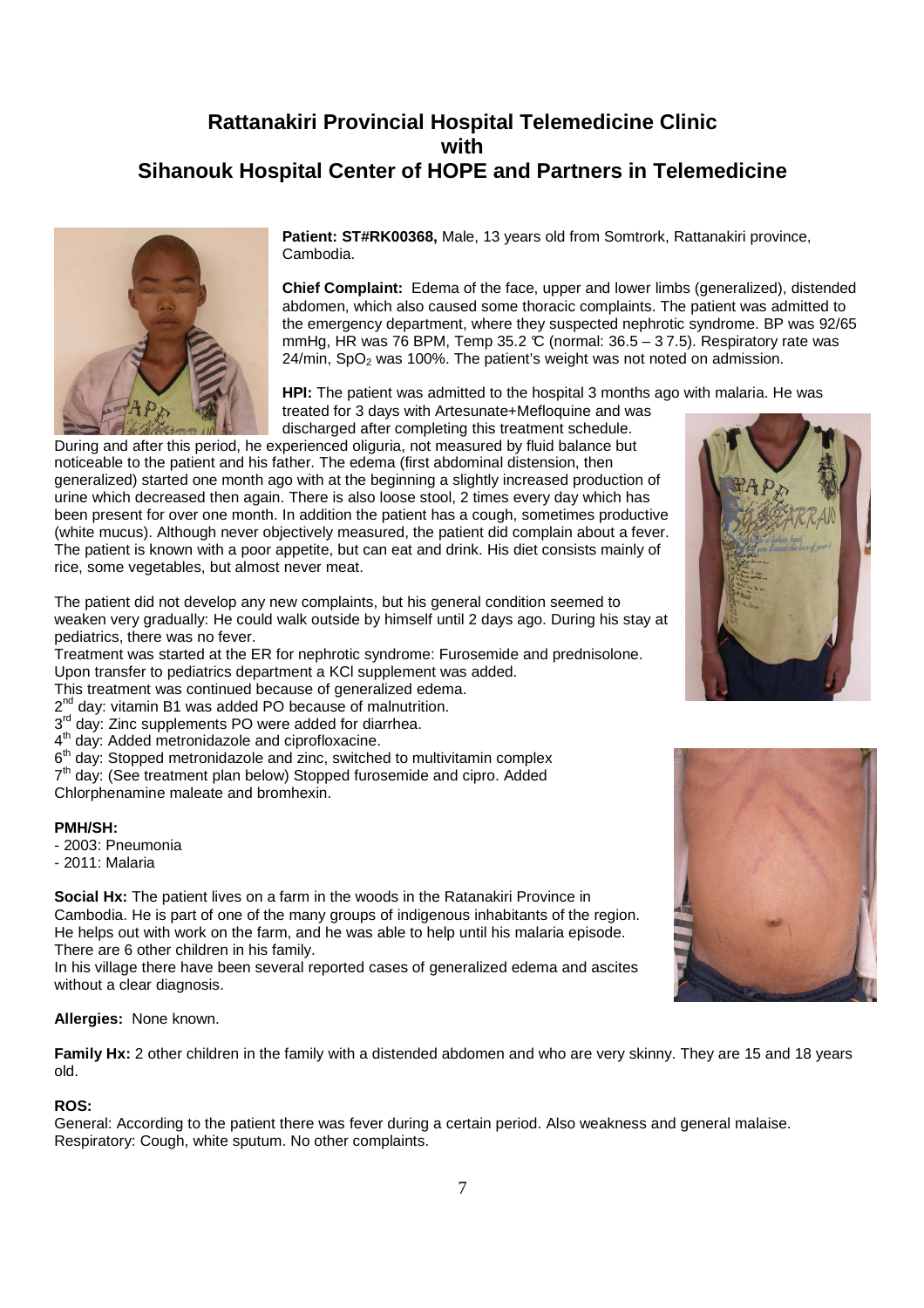Cardiovascular: Pitting edema, generalized. Thoracic pressure, probably due to ascites. Gastro-intestinal: Loose stool, 2 times a day. With mucus, no obvious blood (black/red), muddy colour.

Urogenital: Oliguria, dark colour. No sexual activity.

#### **PE: 20 dec 2011**

| <b>Vital Signs:</b><br><b>BP</b><br>Р<br>R<br>O2sat 97 %<br>Wt | 90/50 mmHg<br><b>106 BPM</b><br>24/min | After furosemide was stopped in the<br>morning (some signs of dehydration)<br>vitals were checked again in the<br>afternoon. | 98/54 mmHg<br><b>92 BPM</b> |
|----------------------------------------------------------------|----------------------------------------|------------------------------------------------------------------------------------------------------------------------------|-----------------------------|
|                                                                | $36.5$ $\degree$<br>32 kg              |                                                                                                                              | 35C                         |

**General:** The patient is very weak. He can't walk by himself and had to be supported by his father when coming to the clinical examination room. He looks extremely skinny and the edema seems to have decreased a bit. His overall condition seems worse than when he was first admitted to the pediatrics department about 1 week ago.

**HEENT:** The patient's eyelids are still swollen. There are no oropharyngeal lesions, no inflamed mucosae, no neck mass, no palpable lymph nodes. There are no complaints concerning vision, throat, nose. Examination of the ears is normal. There are some bluish grey/brown spots in the eyes (conjunctiva).

**Chest:** The patient is extremely skinny. You can easily see his ribs under his skin. There are "coining" markings on his skin. This is traditional technique patients use when they get sick. When a stethoscope is put up to his chest, the membrane doesn't touch the skin between his ribs. It is easier to listen to the lungs on the back of the patient. As far as discernable, there are no irregular heart sounds. There is tachycardia. Over both lungs, you can hear ronchi.

**Abdomen:** The patient has a moderately distended abdomen without scars. The abdomen itself is soft. There are no tender spots. Bowel sounds are normal. There is no palpable hepato- or splenomegaly. Percussion of the abdomen shows shifting dullness.

**Musculoskeletal:** No painful spots in the musculoskeletal system. The patient can move by himself, but has limited strength, as mentioned before.

**Neuro:** Reflexes are not clearly present. Upper limb reflexes seem delayed and lower limb reflexes seem absent.

**GU:** The urine has a dark colour.

**Rectal:** There is a good sphincter tone. There are no palpable masses, and there is no blood on the glove. Colocheck test is positive for occult blood.

#### **Previous Lab/Studies:**

14 dec 2011 Urine dipstick: no blood, glucose, protein or bilirubin. Specific gravity was normal, pH was 6.

15 dec 2011

Ultrasound abdomen: Normal liver, pancreas, kidneys and spleen. There is much gas and liquid in the intestines. Serology: Negative for HBsAg, ACHCV Bloodwork:

- WBC 9900/mm<sup>3</sup>. Hb 13 g/dl. Hct 34 %



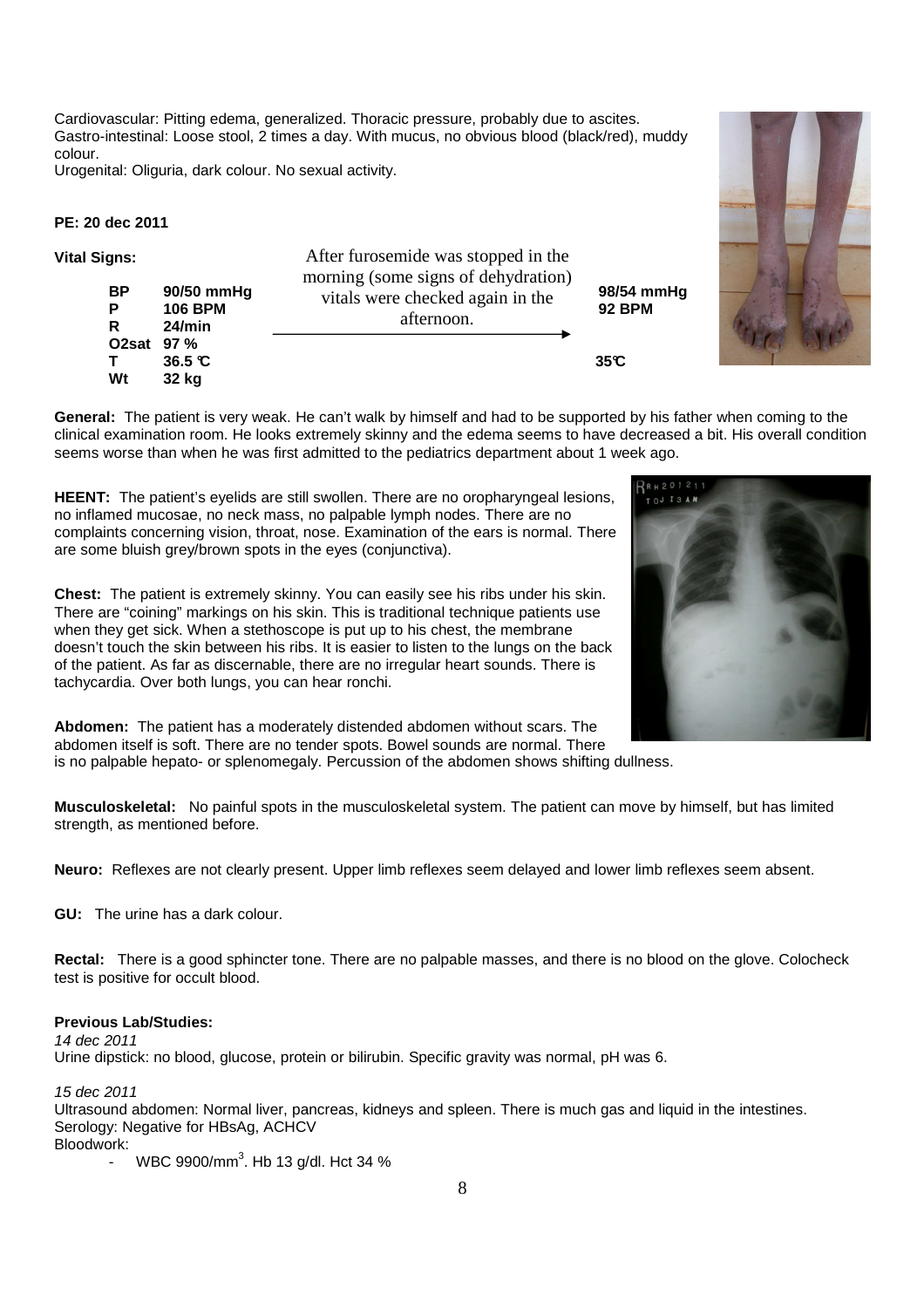- Glucose 36 mg/dl (No fluoride tube, left out too long?)
- Creatinine: 0.8 mg/dl
- SGOT: 50
- SGPT: 40
- No possibility to test albumine.

#### 16 dec 2011

Urine: Dipstick negative for blood, glucose, protein, bilirubin. Normal specific gravity. pH 8.0. Few cells are seen on microscopic exam.

Unable to get blood results with electrolytes.

### 19 dec 2011

New bloodwork:

- Negative malaria smear
- Hct: 41%
- WBC 14.000 /  $mm<sup>3</sup>$

| Eosinophiles: | 04%    |
|---------------|--------|
| Neutrophiles: | 66%    |
| Lymphocytes:  | 28%    |
| Monocytes:    | 02%    |
| Basophiles:   | $00\%$ |

20 dec 2011

HIV serology: negative

New bloodwork (electrolytes not available)

- **Hemolysis**
- $-$  Hb: 16  $a/dl$
- $-Htc: 43\%$
- Platelets: 431 000
- WBC:  $16300 \text{ mm}^3$ .

| Eosinophiles      | $02\%$ |
|-------------------|--------|
| Neutrophiles      | 67%    |
| Lymphocytes       | 29%    |
| Monocytes         | 02%    |
| <b>Basophiles</b> | 00%    |

Glucose POCT: 94 mg/dl

Fecal occult blood test: positive

Chest X-ray attached

# **Lab/Studies Requests:**

AFB sputa colouring Stool sample for parasites Bloodwork: electrolytes.

# **Assessment:**

Differential diagnosis:

- 1. Malnutrition: protein and vitamin deficiency
- 2. Infection: parasite/bacterial/peritoneal TB => Schistosomiasis

#### **Plan:**

- 1. Albendazole 400mg 4 days
- 2. Metronidazole IV 250mg tid
- 3. B-Complex IV 10cc qd for 3days
- 4. Protein supplement (Xango + Ensure)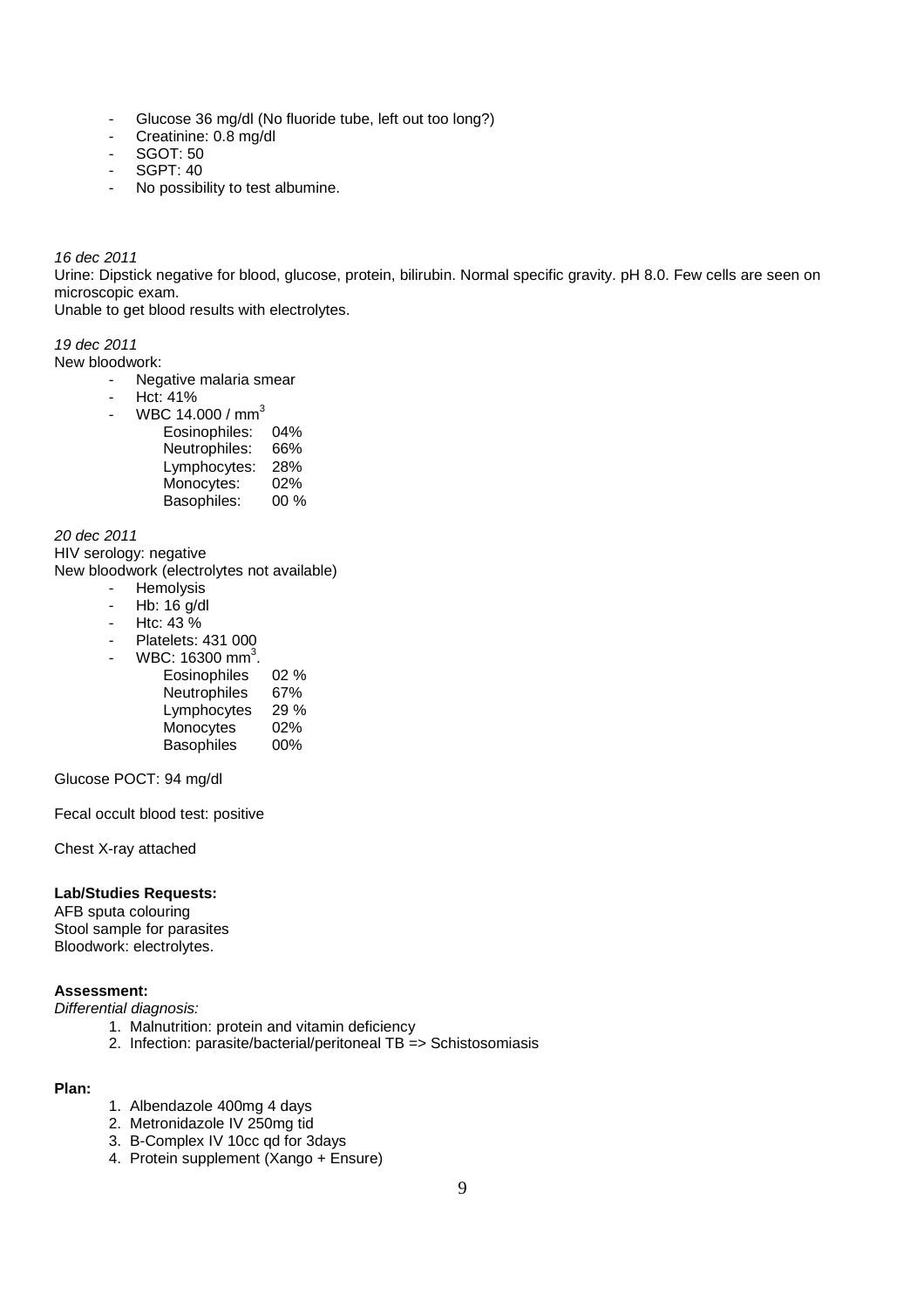- 5. Multivitamin supplement 1t po qd
- 6. Bromhexin 1t po qid prn
- 7. CPM

#### **Comments/Notes:**

# **Examined by: Dr. Peter/MA Polo Date: 20th December 2011**

Please send all replies to kirihospital@gmail.com and cc: to rithychau@sihosp.org

The information transmitted in this e-mail is intended only for the person or entity to which it is addressed and may contain confidential and/or privileged material. Any review, retransmission, dissemination or other use of or taking of any action in reliance upon, this information by persons or entities other than the intended recipient is prohibited. If you received this e-mail in error, please contact the sender and delete material from any computer.

**From:** Paul Heinzelmann **To:** Fiamma, Kathleen M. ; Rithy Chau ; Robib Telemedicine **Sent:** Thursday, December 22, 2011 7:46 AM **Subject:** Re: FW: Rattanakiri TM Clinic December 2011, Case#3, ST#RK00368, 13M

This is an interesting but unfortunate case. Likely there are multiple factors involved in this generalized edema. (Essentially loss of protein from whatever cause, forces fluid to move out from the blood vessels into surrounding tissues.)

Causes to consider:

**Malnutrition** is certainly on the list of contributors. But the rapid change in status suggests more than just that. As you noted, albumin would be helpful in assessing nutritional status, but it appears that wasn't available.

**Proteinuria** - loss of protein through the kidneys.

It makes sense to consider that, but it seems unlikely as there was no protein on the urine dips. Also creatinine is normal, suggesting functioning kidneys. (Likely the BUN would be elevated if that was done as he is likely dehyrated.) Other signs of dehydration include dark urine and tachycardia. His normal urine specific gravity is perplexing however.

{If proteinuria is still being considered, the patient's history of recent malaria raises the suspicion of secondary renal failure or glomerulonephritis. This is not commonly seen with malaria, but does occasionally affect children who are infected with malaria. A formal urinalysis with a microscope would typically show red cell casts.}

# **Protein-losing enteropathy** - loss of protein through GI tract

This seems more likely a major cause of this patient's edema, as positive findings include diarrhea with mucus and POS stool guiac. This can happen from any inflammatory condition of the intestines. As you have noted, parasites seem likely culprit.

You mention *schistosomiasis* - this seems quite possible, but no lymph node, liver or spleen enlargement were described in this patient, which is frequently seen in more advanced cases, but is reasonable to consider and treat if this is in fact endemic to this province (hepatic/intestinal schistosomiasis is not endemic to all provinces of Cambodia). *Is it found in Rattanakiri?* His normal liver enzymes are reassuring. ...

Recent use of antibiotics and now diarrhea mean that *Clostridium difficile* is also a possibility.

#### *Summary:*

Protein loss is causing edema. This is a fairly complicated case, but I suspect its from the intestines not the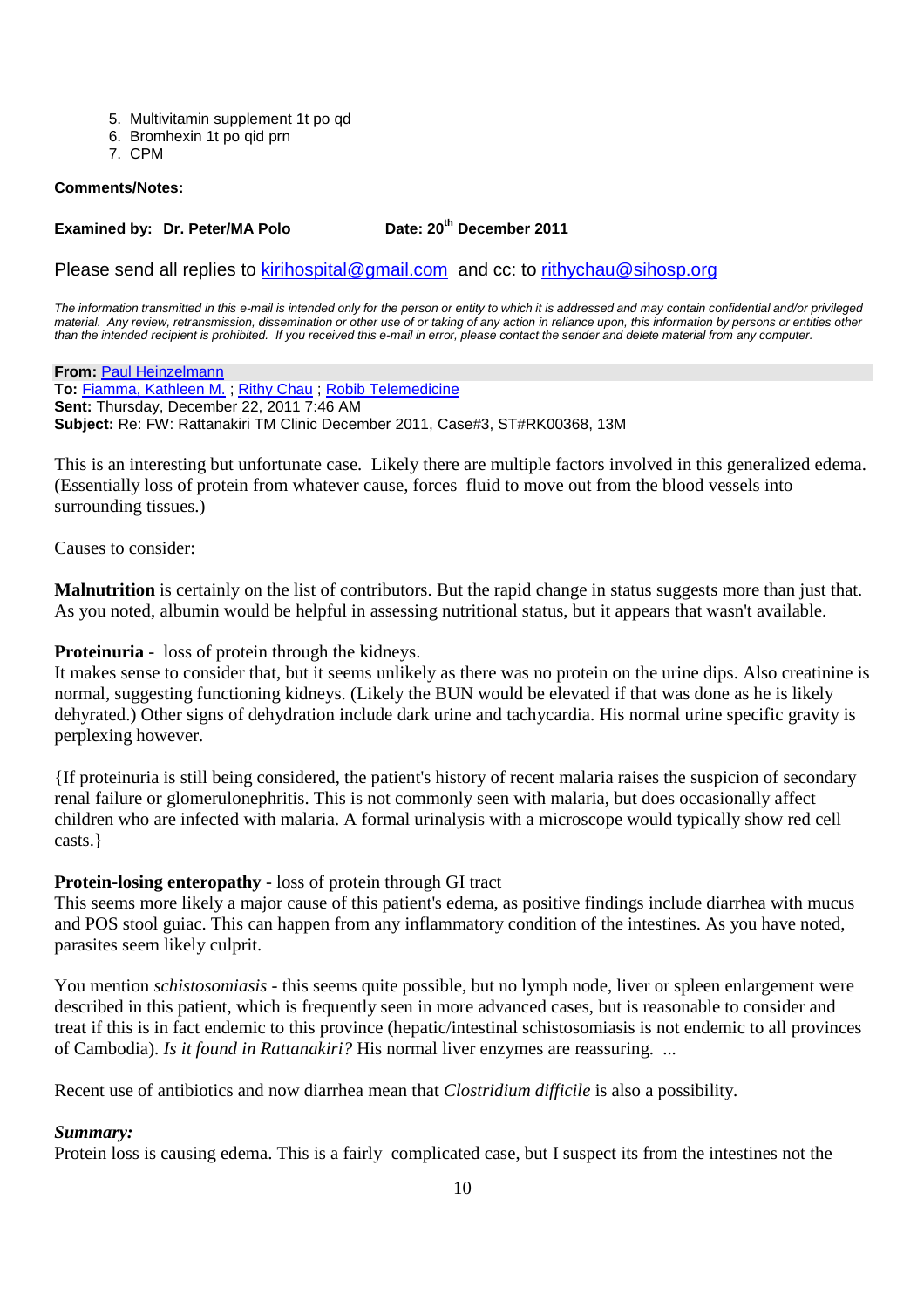kidneys. I generally concur with your assessment/plan assuming that there are some limitations to what can be done there. Ideally this patient would be admitted to an inpatient setting to further asses as above, and with careful hydration and careful monitoring of fluid inputs/outputs to track fluid balance and manage the problem of acute dehydration/third spacing along with nutritional support. Ideally a colonoscopy would be done at some point, but I realize this is likely not an option. I agree that electrolytes, creatinine be followed and TB should be ruled out.

Thank you for your thoughtful assessment of this patient, and I hope this email helps. Best of luck with this complicated case.

Paul

Paul Heinzelmann, MD

# From: **Hospital Rattanakiri Referral** <kirihospital@gmail.com>

Date: Wed, Dec 21, 2011 at 1:00 PM Subject: Rattanakiri TM Clinic December 2011, LV#RK00369, 55F To: Joseph Kvedar <jkvedar@partners.org>, "Kathleen M. Kelleher" <kfiamma@partners.org>, Rithy Chau <rithychau@sihosp.org>, Kruy Lim <kruylim@yahoo.com>, "Paul J. M.D. Heinzelmann" <paul.heinzelmann@gmail.com> Cc: Bernie Krisher <br/>berkrish@gmail.com>, Noun SoThero <thero@cambodiadaily.com>, Ed & Laurie Bachrach <lauriebachrach@yahoo.com>

Dear all,

This is case number 4, LV#RK00369, 55F and photo.

Best regards, Polo/Sovann

# **Rattanakiri Provincial Hospital Telemedicine Clinic with Sihanouk Hospital Center of HOPE and Partners in Telemedicine**



**Patient: LV#RK00369, 55F (Village I, LBS)** 

**Chief Complaint:** Fatigue and polyuria x 10 years

**HPI:** 55F presented with symptoms of fatigue, polyuria, polydypsia, polyphagia, generalized muscle pain and weight loss, She got consultation in Phnom Penh and blood sugar checked with result 218mg/dl and diagnosed with DMII and treated with 2 kinds of antihyperglycemic drug. In 2007, she changed her living place to Rattanakiri so she missed her follow up in Phnom Penh and got treatment with on/off Metformin 500mg and Glibenclamide 5mg 1t po bid and traditional medicine (not afford to buy medicine). Now she presented with symptoms of fatigue, polyuria, polyphagia, polydypsia and

numbness/tingling on both feet. She denied of fever, cough, SOB, GI discomfort, dysuria, hematuria, edema and legs wound.

**PMH/SH:** Unremarkable

**Family Hx:** None

**Social Hx:** No cig smoking, no tobacco chewing, casual alcohol drinking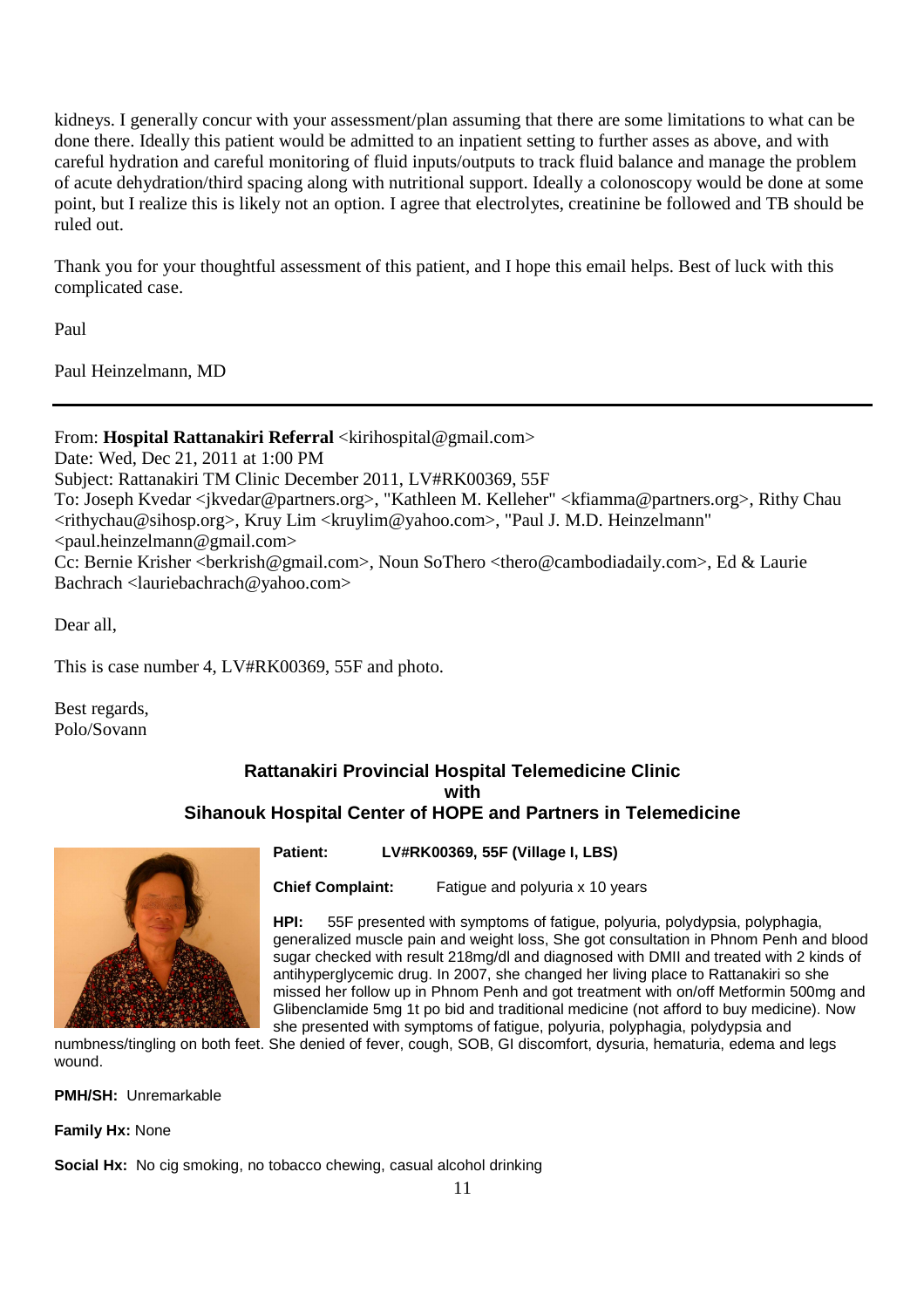#### **Medication:**

- 1. Metformin 500mg 1t po bid (stopped 2months)
- 2. Glibenclamide 5mg 1t po bid (stopped 2months)
- 3. Traditional medicine (stopped 6months)

#### **Allergies:** NKDA

ROS: 6y post menopause

**PE:** 

**Vital Signs: BP: 118/79 P: 81 R: 20 T: 36<sup>O</sup>C Wt: 62kg** 

**General:** Look stable

**HEENT:** No oropharyngeal lesion, pink conjunctiva, no icterus, no neck mass, no lymph node palpable, no JVD

**Chest:** Clear to auscultation bilaterally, no rales, no rhonchi; H RRR, no murmur

**Abdomen:** Soft, no distension, (+) BS, no HSM, (+) bowel sound, no surgical scar

**Extremities/Skin:** No leg edema, no foot wound, (+) posterior tibial and dorsalis pedis pulse

**MS/Neuro:** MS +5/5, motor intact , sensory loss with light touch from ankle down, DTRs +2/4, normal gait

**Lab/Study:** 

 Done on 21 December 2011 FBS: 401/mg/dl U/A: glucose 4+, protein 1+

#### **Assessment:**

1. DMII with PNP

#### **Plan:**

- 1. Metformin 500mg 1t po bid
- 2. Amitriptylin 25mg 1/4t po qd
- 3. Draw blood for Creat, Glucose, Tot chole, TG, HbA1C at SHCH

#### **Comments/Notes: Do you agree with my assessment and plan?**

#### **Examined by: Nurse Sovann Peng <b>Date: December 21, 2011**

Please send all replies to kirihospital@gmail.com and cc: to rithychau@sihosp.org

The information transmitted in this e-mail is intended only for the person or entity to which it is addressed and may contain confidential and/or privileged material. Any review, retransmission, dissemination or other use of or taking of any action in reliance upon, this information by persons or entities other than the intended recipient is prohibited. If you received this e-mail in error, please contact the sender and delete material from any computer.

From: Fang, Leslie S.,M.D. Sent: Thursday, December 22, 2011 4:49 PM To: Fiamma, Kathleen M. Subject: RE: Rattanakiri TM Clinic December 2011, LV#RK00369, 55F

Agree with diagnosis of diabetes mellitus with peripheral neuropathy and nephropathy.

She would probably need more than one agent for control of her blood sugar

Leslie S. T. Fang, MD PhD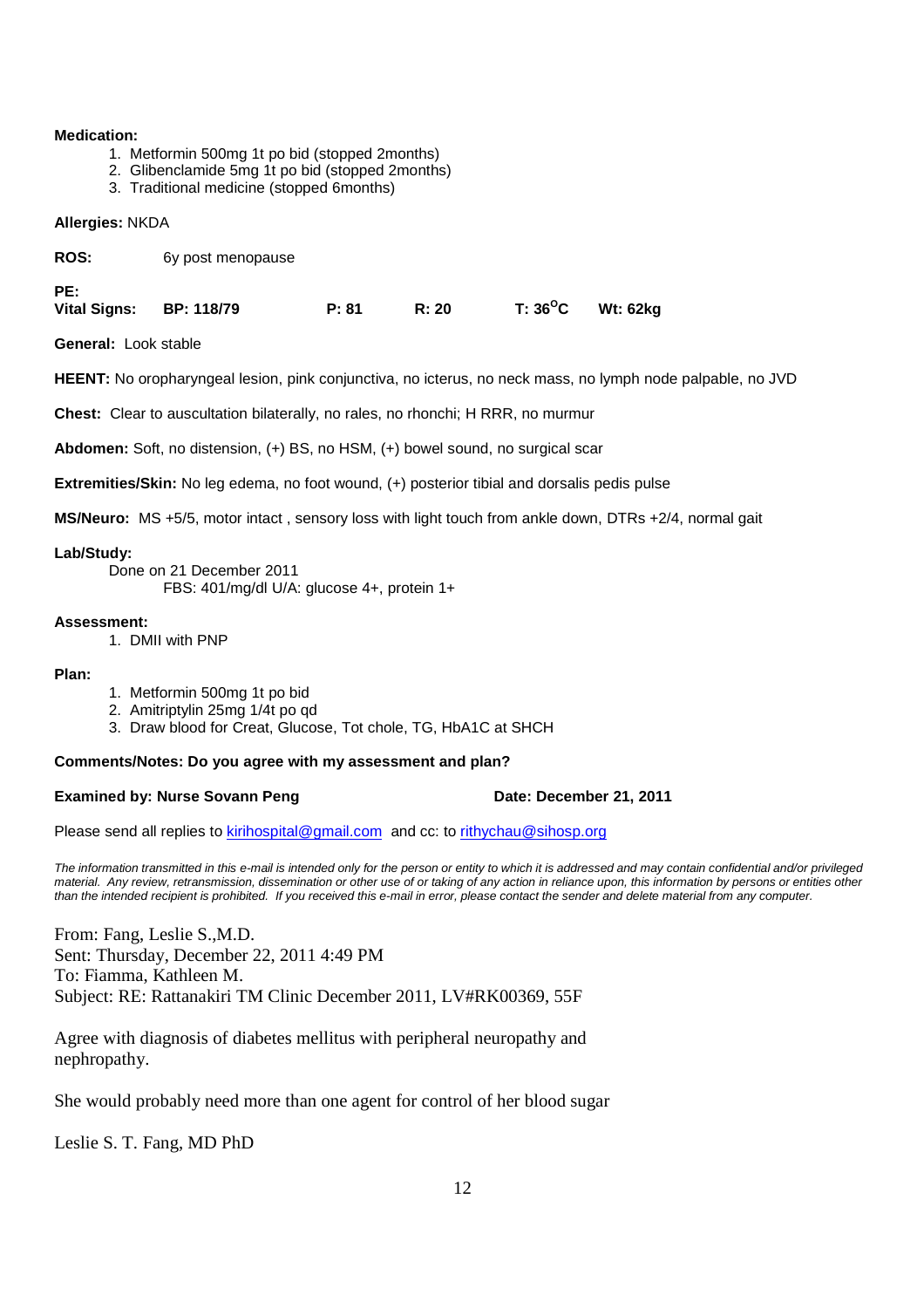# From: **Hospital Rattanakiri Referral** <kirihospital@gmail.com>

Date: Wed, Dec 21, 2011 at 1:04 PM Subject: Rattanakiri TM Clinic December 2011, Case#5, HS#RK00370, 47F To: Rithy Chau <rithychau@sihosp.org>, "Paul J. M.D. Heinzelmann" <paul.heinzelmann@gmail.com>, Joseph Kvedar <jkvedar@partners.org>, "Kathleen M. Kelleher" <kfiamma@partners.org>, Kruy Lim <kruylim@yahoo.com>

Cc: Bernie Krisher <br/>berkrish@gmail.com>, Noun SoThero <thero@cambodiadaily.com>, Ed & Laurie Bachrach <lauriebachrach@yahoo.com>

Dear all,

This is the last case of Rattanakiri TM Clinic December 2011, Case#5, HS#RK00370, 47F and photo. Please reply to the cases before Thursday noontime then the patients will come to get the treatment in that afternoon.

Thank you very much for your cooperation and support in this project.

Best regards, Polo/Sovann

# **Rattanakiri Provincial Hospital Telemedicine Clinic with Sihanouk Hospital Center of HOPE and Partners in Telemedicine**



**Patient: HS#RK00370, 47F (Village I, LBS)** 

**Chief Complaint:** Fatigue and polyphagia x 9 years

**HPI:** 47F presented with symptoms of fatigue, polyphagia, polyuria, polydypsia and weight loss in 2002, She had consultation and blood sugar checked 170mg/dl, diagnosed with DMII and treated with Chlopropramide 250mg 1t po qd and increased to 11/2t qd because blood sugar still not controlled. Several years later, She had blood sugar checked with elevated blood sugar and was treated with Metformin 500mg 1t po bid and

Glibenclamide 5mg 1t po bid; the blood pressure also elevated (160/?) so she took Amlodipine 5mg 1t po qd, bought from local pharmacy.

**PMH/SH:** Nephrotic syndrome when she was 20 years old

**Family Hx:** Father with DMII

**Social Hx:** No cig smoking, no tobacco chewing, no EtOH

# **Medication:**

- 1. Metformin 500mg 1t po bid
- 2. Glibenclamide 5mg 1t po bid
- 3. Amlodipine 5mg 1t po qd

**Allergies:** NKDA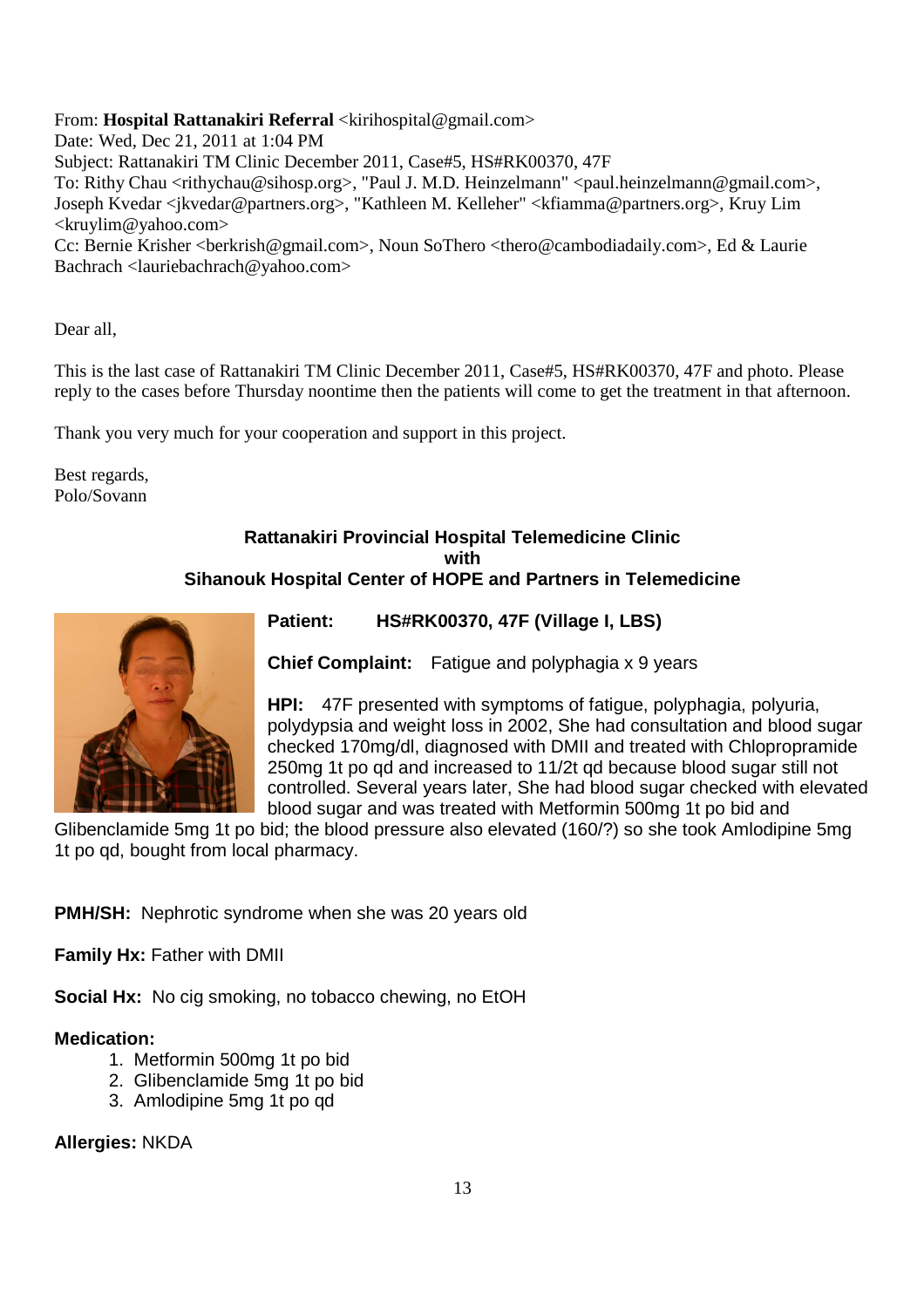**ROS:** Unremarkable

# PE:<br>Vital Signs: BP: Rt 168/104 **Vital Signs: BP: Rt 168/104 Lt 171/103 P: 97 R: 20 T: 37<sup>O</sup>C Wt: 62kg**

**General:** Look stable

**HEENT:** No oropharyngeal lesion, pink conjunctiva, no icterus, no neck mass, no lymph node palpable, no JVD

**Chest:** Clear to auscultation bilaterally, no rales, no rhonchi; H RRR, no murmur

**Abdomen:** Soft, no distension, (+) BS, no HSM, (+) bowel sound, no surgical scar

**Extremities/Skin:** No leg edema, no foot wound, (+) posterior tibial and dorsalis pedis pulse

**MS/Neuro:** MS +5/5, motor and sensory intact, DTRs +2/4, normal gait

# **Lab/Study:**

Done on 21 December 2011<br>FBS: 187/mg/dl L  $U/A$ : glucose 1+, protein 3+

Creatinine:  $2.0$  [0.5 – 1]

# **Assessment:**

- 1. DMII
- 2. HTN
- 3. Renal failure (proteinuria)

# **Plan:**

- 1. Metformin 500mg 1t po bid
- 2. Glibenclamide 5mg 1t po bid
- 3. Captopril 25mg 1/2t po bid
- 4. Draw blood for Lyte, Creat, Glucose, Tot chole, TG, protein, albumin, HbA1C at SHCH

# **Comments/Notes: Do you agree with my assessment and plan?**

# **Examined by: Nurse Sovann Peng Date: December 21, 2011**

Please send all replies to kirihospital@gmail.com and cc: to rithychau@sihosp.org

The information transmitted in this e-mail is intended only for the person or entity to which it is addressed and may contain confidential and/or privileged material. Any review, retransmission, dissemination or other use of or taking of any action in reliance upon, this information by persons or entities other than the intended recipient is prohibited. If you received this e-mail in error, please contact the sender and delete material from any computer.

From: Fang, Leslie S.,M.D. Sent: Thursday, December 22, 2011 4:45 PM To: Fiamma, Kathleen M. Subject: RE: Rattanakiri TM Clinic December 2011, Case#5, HS#RK00370, 47F

Agree with assessment and plan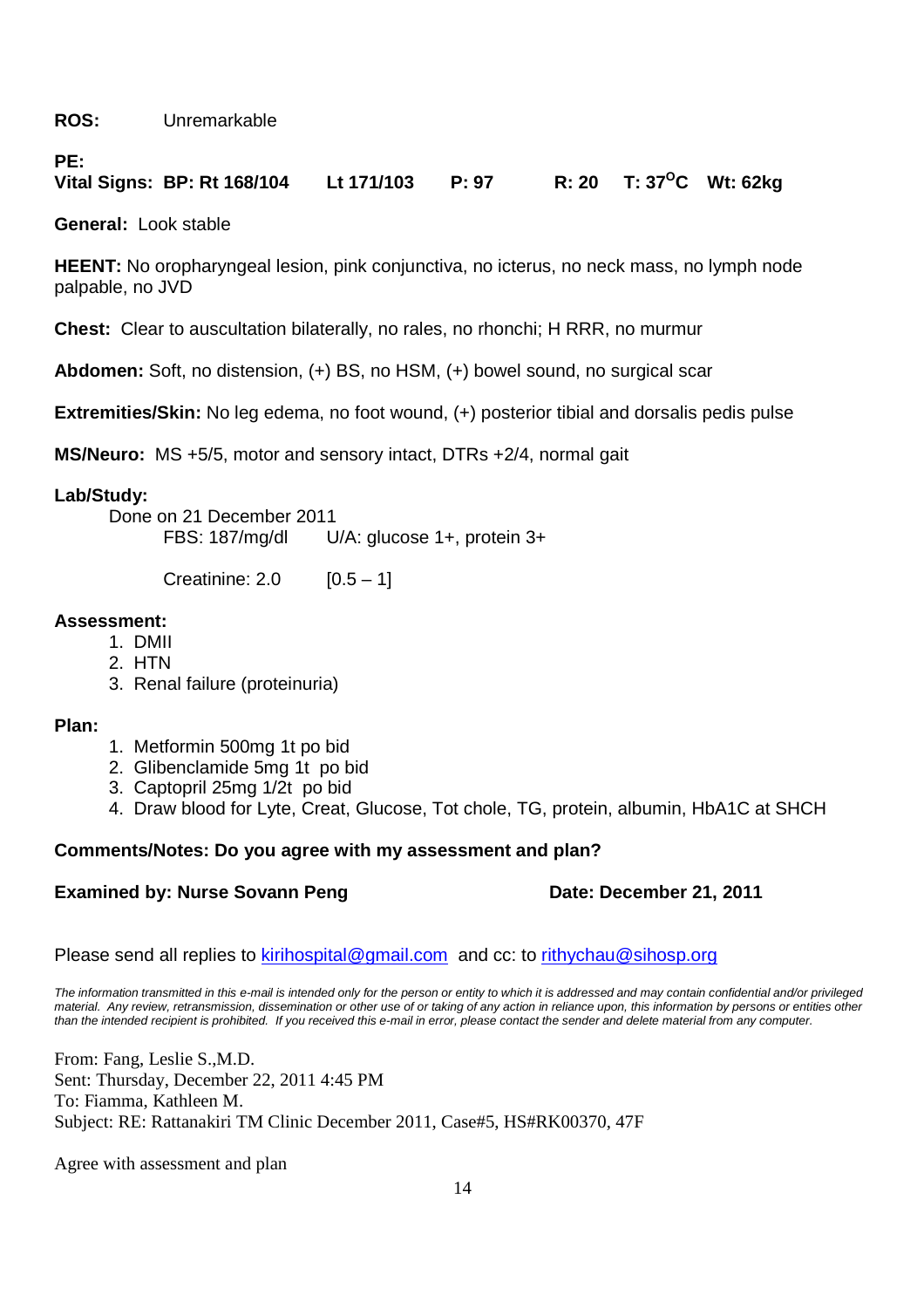The etiology of her renal insufficiency is not clearcut because of the prior history of nephrotic syndrome at age 20.

?focal sclerosis with persistent proteinuria and renal insufficiency ?diabetic nephropathy with renal insufficiency

In any case, she would benefit from tight blood pressure control. I agree that she would benefit from ACEI from a reanl standpoint.

Leslie S.T. Fang, MD PhD

# **Thursday, December 22, 2011**

# **Follow-up Report for Rattanakiri TM Clinic**

There were 5 new patients seen during this month TM clinic at Rattanakiri Referral Hospital (RRH). The data of 5 cases was transmitted and received replies from both Phnom Penh and Boston, and other 12 patients came for follow up and refill medication only. Per advice sent by Partners in Boston and Phnom Penh Sihanouk Hospital Center of HOPE as well as advices from PA Rithy on site, the following patients were managed and treated per local staff:

[Please note that in general the practice of dispensing medications at RRH for all patients is usually limited to a maximum of 7 days treatment with expectation of patients to return for another week of supplies if needed be. This practice allows clinicians to monitor patient compliance to taking medications and to follow up on drug side effects, changing of medications, new arising symptoms especially in patients who live away from the town of Banlung and/or illiterate. Nearly all medications and some lab tests not available/done at RRH are provided by SHCH to TM patients at no cost]

# **Treatment Plan for Rattanakiri TM Clinic December 2011**

# **1. PP#RK00366, 68M (Osinlar Village)**

# **Diagnosis:**

1. DMII

# **Treatment:**

- 1. Glibenclamide 5mg 1t po bid (#200)
- 2. Metformin 500mg 1t po bid (#200)
- 3. Captopril 25mg 1/4t po bid (buy)
- 4. Draw blood for Lyte, Creat, Glucose, tot chole, TG, HbA1C at SHCH

#### **Lab result on December 22, 2011**

| Na              | $=135$  | [135 - 145]            |
|-----------------|---------|------------------------|
| ĸ.              | $=4.5$  | $[3.5 - 5.0]$          |
| СI              | $=103$  | $[95 - 110]$           |
| Creat           | $=124$  | $[53 - 97]$            |
| Gluc            | $=11.5$ | $[4.2 - 6.4]$          |
| T. Chol $= 9.6$ |         | $\left[ < 5.7 \right]$ |
| TG              | $= 2.1$ | $[-1.71]$              |
| HbA1C = 9.8     |         | $[4.8 - 5.9]$          |

**Recommendation:** Add Simvastain 10mg 1t po qhs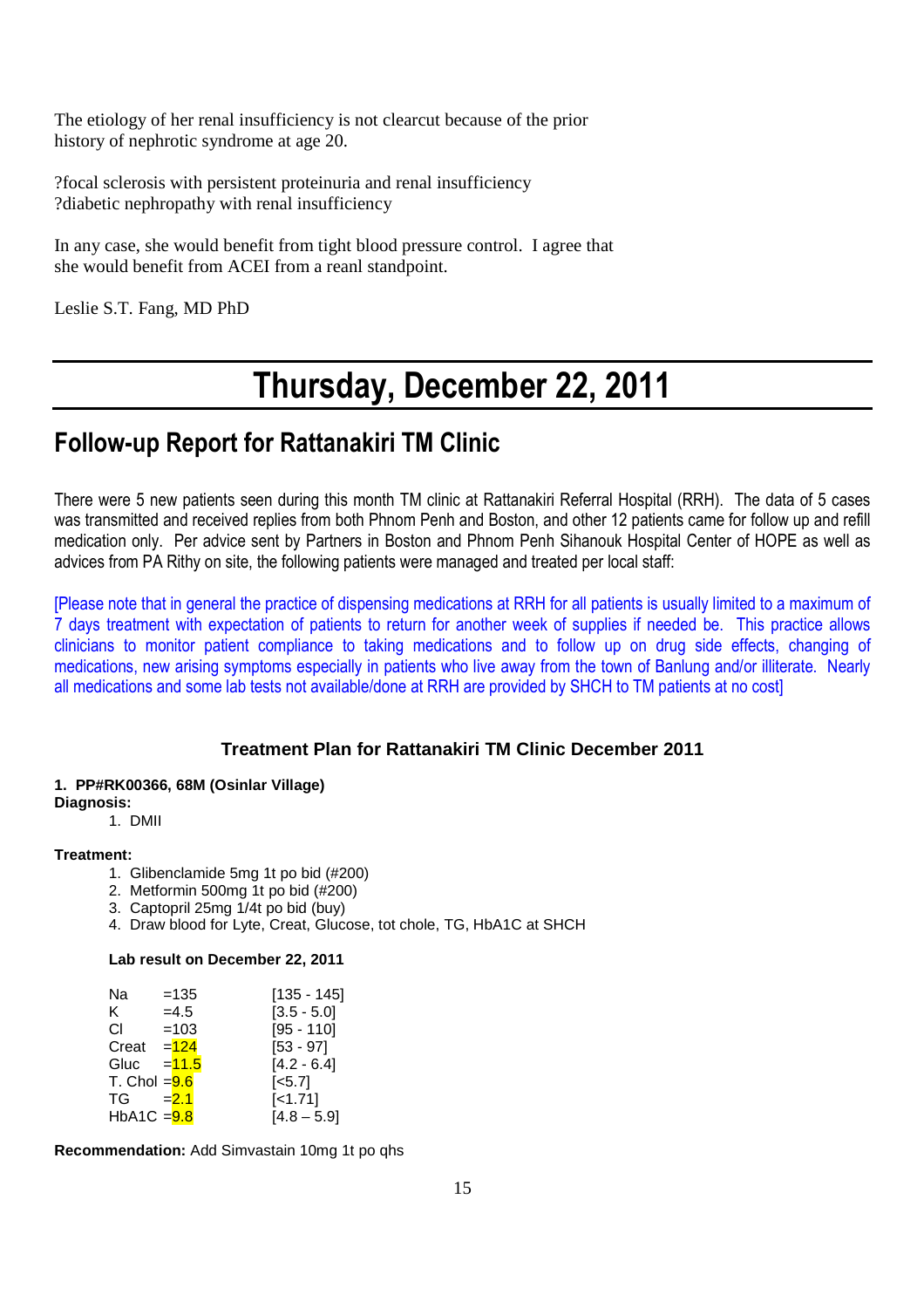# **2. KA#RK00367, 47F (Village VII, LBS)**

- **Diagnosis:**
	- 1. Thyroid cyst
	- 2. Nodular goiter

#### **Treatment:**

1. Draw blood for TSH and Free T4 at SHCH

#### **Lab result on December 22, 2011**

| <b>TSH</b> | $=1.88$           | $[0.27 - 4.20]$ |
|------------|-------------------|-----------------|
|            | Free $T4 = 13.27$ | $[12.0 - 22.0]$ |

#### **Recommendation:** Keep observe

#### **3. ST#RK00368, 13M (Somtrork Village) Diagnosis:**

- 1. Malnutrition: protein and vitamin deficiency
- 2. Trichinelosis?
- 3. Schistosomiasis?

#### **Treatment:**

- 1. Albendazole 400mg 4 days
- 2. Metronidazole IV 250mg tid
- 3. B-Complex IV 10cc qd for 3days
- 4. Protein supplement (Xango + Ensure)
- 5. Multivitamin supplement 1t po qd
- 6. Bromhexin 1t po qid prn
- 7. Draw blood for CBC, Lyte, Creat, Glucose, Tot chole, Albumin, Protein, Ca2+, LFT at SHCH

#### **Lab result on December 22, 2011**

| <b>WBC</b>  | $= 13.7$ | $[4 - 11 \times 10^9 / L]$ | Na             | $=121$  | $[135 - 145]$         |
|-------------|----------|----------------------------|----------------|---------|-----------------------|
| <b>RBC</b>  | $= 5.1$  | $[4.6 - 6.0x10^{12}/L]$    | K.             | $= 2.1$ | $[3.5 - 5.0]$         |
| Hb          | $= 13.8$ | $[14.0 - 16.0g/dL]$        | СI             | $= 89$  | $[95 - 110]$          |
| Ht          | $=42$    | $[42 - 52\%]$              | Creat          | $=61$   | $[53 - 97]$           |
| <b>MCV</b>  | $= 83$   | $[80 - 100f]$              | Gluc           | $= 6.1$ | $[4.2 - 6.4]$         |
| MCH.        | $=27$    | $[25 - 35pg]$              | T. Chol $=2.2$ |         | $\left[ <5.7 \right]$ |
| $MHCH = 33$ |          | $[30 - 37\%]$              | Albu           | $=10$   | $[38 - 54]$           |
| Plt         | $=420$   | $[150 - 450x10^9/L]$       | Protein $=34$  |         | $[66 - 87]$           |
| Lym         | $= 4.2$  | $[1.0 - 4.0x10^9/L]$       | $Ca2+ =0.69$   |         | $[1.12 - 1.32]$       |
| Mxd         | $=0.5$   | $[0.1 - 1.0x10^9/L]$       | $SGOT = 132$   |         | [<37]                 |
| <b>Neut</b> | $= 9.0$  | $[1.8 - 7.5x10^9/L]$       | $SGPT = 79$    |         | [<42]                 |
|             |          |                            |                |         |                       |

**Recommendation:** Give Calcium and Vit D supplement

# **4. LV#RK00369, 55F (Village I, LBS)**

#### **Diagnosis:**

1. DMII with PNP

#### **Treatment:**

- 1. Metformin 500mg 1t po bid (#200)
- 2. Amitriptylin 25mg 1/4t po qd (#25)
- 3. Draw blood for Creat, Glucose, Tot chole, TG, HbA1C at SHCH

#### **Lab result on December 22, 2011**

| Creat $=$ 96          |         | [44 - 80]          |
|-----------------------|---------|--------------------|
| Gluc $=22.8$          |         | $[4.2 - 6.4]$      |
| $T_{\rm L}$ Chol =5.1 |         | $\left[5.7\right]$ |
| TG –                  | $= 2.2$ | $\left[$ < 1.71]   |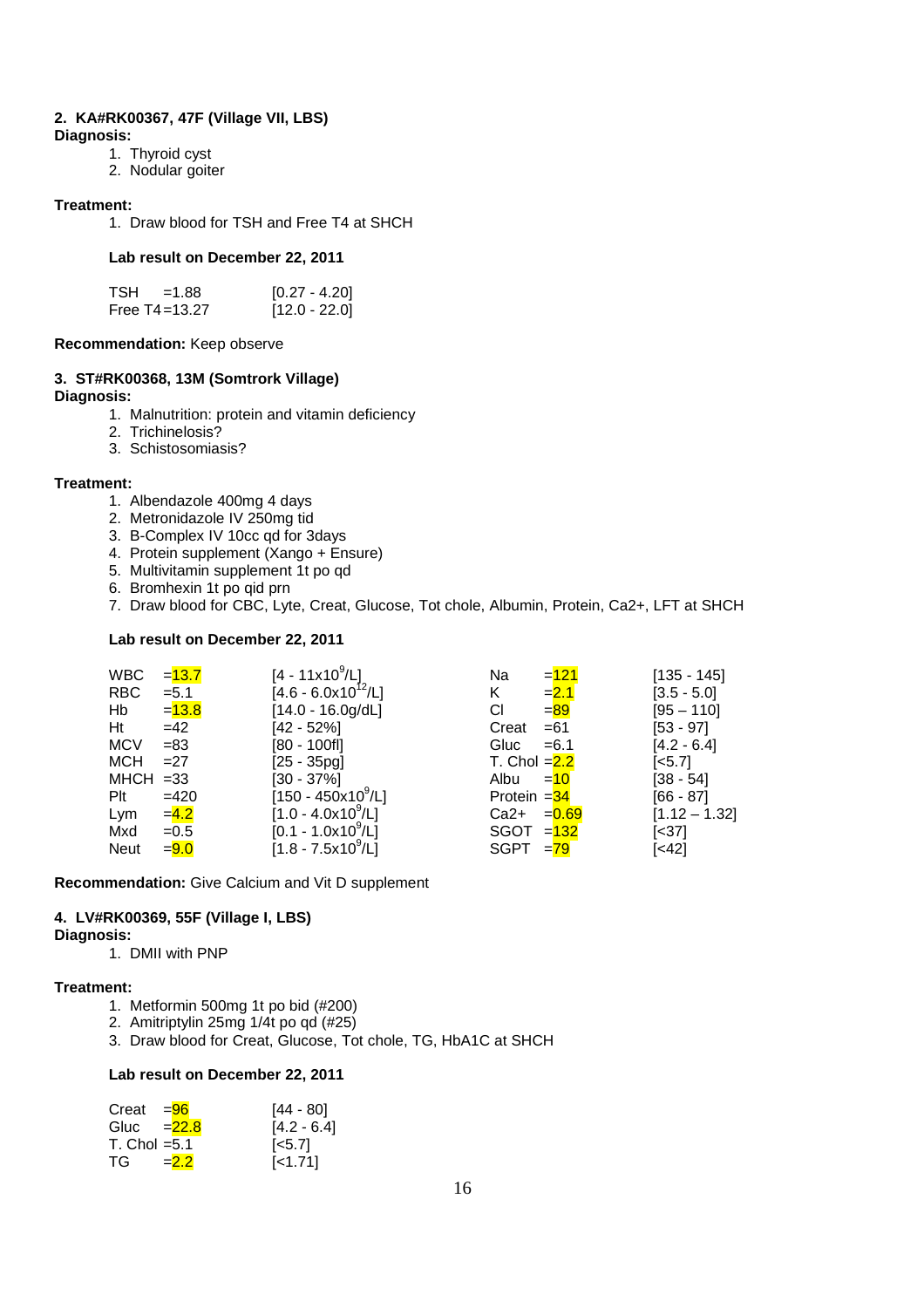HbA1C =  $\frac{14.5}{14.8}$  [4.8 – 5.9]

**Recommendation:** Add Glibenclamide 5mg 1t po bid

# **5. HS#RK00370, 47F (Village I, LBS)**

**Diagnosis:**

- 1. DMII
- 2. HTN
- 3. Renal insufficiency

#### **Treatment:**

- 1. Metformin 500mg 1t po bid (#100)
- 2. Glibenclamide 5mg 1t po bid (#100)
- 3. Captopril 25mg 1/2t po bid (buy)
- 4. Amitriptylin 25mg 1/4t po qhs (#25)
- 5. Draw blood for Lyte, Creat, Glucose, Tot chole, TG, protein, albumin, HbA1C at SHCH

#### **Lab result on December 22, 2011**

| Na              | $= 133$  | $[135 - 145]$         |
|-----------------|----------|-----------------------|
| K.              | $=4.1$   | $[3.5 - 5.0]$         |
| СI              | $=103$   | $[95 - 110]$          |
| Creat $=$ 143   |          | $[44 - 80]$           |
| Gluc            | $= 8.5$  | $[4.2 - 6.4]$         |
| T. Chol $=11.7$ |          | $\left[ <5.7 \right]$ |
| TG              | $= 15.1$ | $[-1.71]$             |
| Albu            | $=42$    | $[38 - 54]$           |
| Protein $=70$   |          | $[66 - 87]$           |
| HbA1C = 8.4     |          | $[4.8 - 5.9]$         |
|                 |          |                       |

**Recommendation:** Add Fenofibrate 100mg 1t po bid

# **Patients who came for follow up and refill medicine**

#### **1. NH#RK00010, 55F (Village III)**

- **Diagnosis:** 
	- 1. HTN
	- 2. DMII
	- 3. VHD (AI/MR)

#### **Treatment:**

- 1. Atenolol 50mg 1t po bid (#200)
- 2. Chlorpropramide 250mg 1t po bid (buy)
- 3. HCTZ  $25mg$  2t po qd  $(\#200)$
- 4. Captopril 25mg 1t po bid (buy)

#### **2. EB#RK00078, 41F (Village IV), KON MOM Diagnosis:**

1. CHF

2. Incompleted RBBB

#### **Treatment:**

- 1. Captopril 25mg 1/2t po qd (buy)
- 2. Digoxin 0.25mg 1t po qd (#100)
- 3. Spironolactone 25mg 1t po bid (#200)

#### **3. UP#RK00093, 58F (Village I)**

# **Diagnosis:**

1. Hyperthyroidism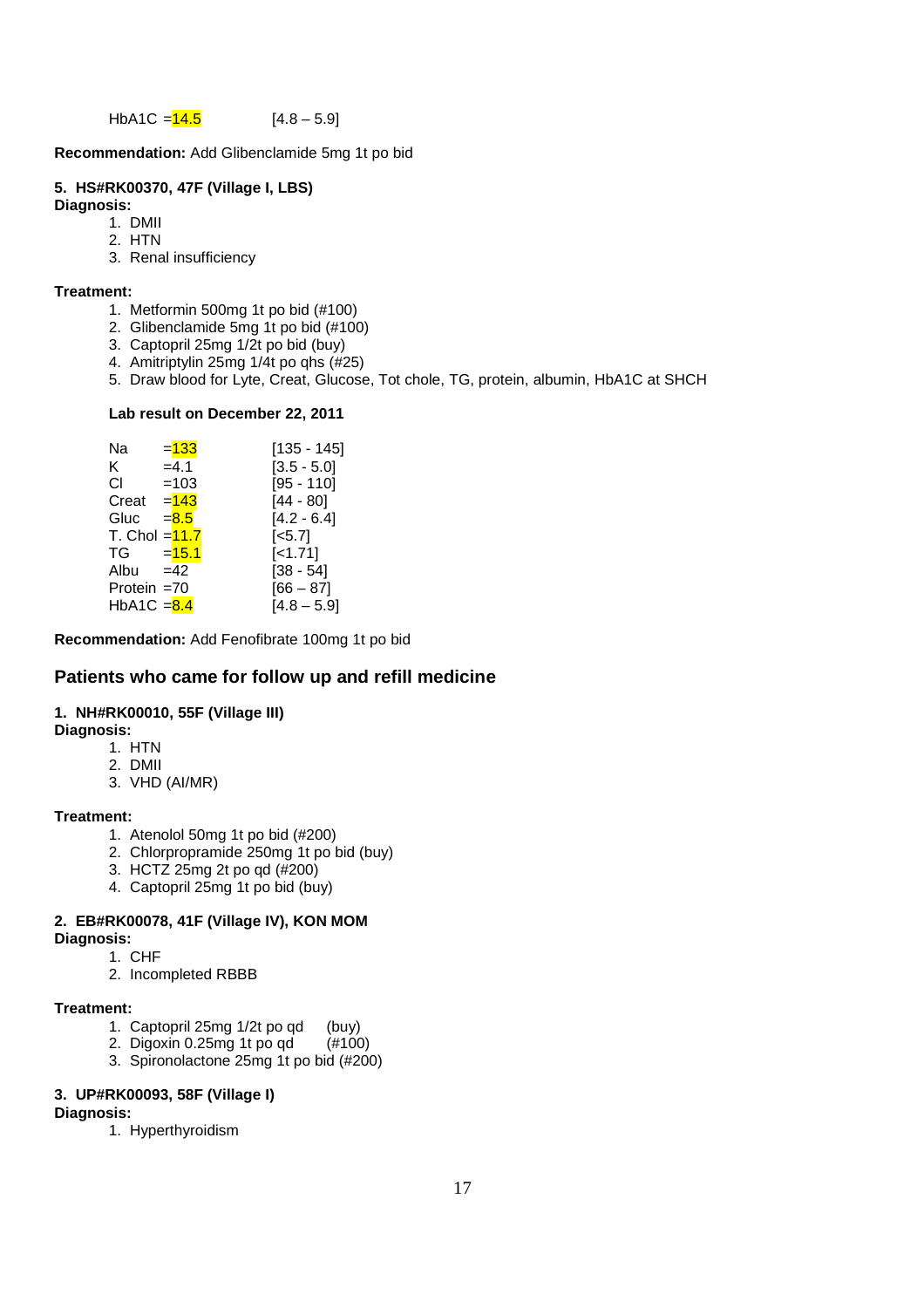#### **Treatment:**

- 1. Carbimazole 1t po bid
- 2. Propranolol 40mg 1/4t po bid
- 3. Draw blood for Free T4 at SHCH

#### **Lab result on December 22, 2011**

Free T4 =  $43.32$  [12.0 - 22.0]

### **4. PS#RK00149, 29F (Village I)**

#### **Diagnosis:**

1. Euthyroid goiter

#### **Treatment:**

1. Draw blood for Free T4 at SHCH

#### **Lab result on December 22, 2011**

Free T4=16.48 [12.0 - 22.0]

# **5. OT#RK00155, 45F (Bor Keo)**

- **Diagnosis:**
	- 1. HTN
	- 2. DMII

#### **Treatment:**

- 1. Metformin 500mg 2t po bid (#400)
- 2. Captopril 25mg 1/2t po bid (#buy)
- 3. Atenolol 50mg 1/2t po bid (buy)
- 4. ASA 300mg ¼t po qd (#25)
- 5. Amitriptylin 25mg 1/2t po qhs (#50)
- 6. Insulin NPH 23UI qAM and 5UI qPM
- 7. Draw blood for Tot chole, TG and HbA1C at SHCH

#### **Lab result on December 22, 2011**

| T. Chol $=6.7$ | $\left[5.7\right]$ |
|----------------|--------------------|
| $TG = 3.8$     | $\left[$ < 1.71    |
| HbA1C $=$ 13.0 | $[4.8 - 5.9]$      |

### **6. KK#RK00231, 45F (Village I)**

#### **Diagnosis:**

1. DMII

#### **Treatment:**

- 1. Glibenclamide 5mg 1t po bid (buy)
- 2. Metformin 500mg 1t po bid (#200)
- 3. Captopril 25mg 1/4t po qd (buy)
- 4. ASA 300mg 1/4t po qd (#25)
- 5. Draw blood for Creat, Glucose, LFT and HbA1C at SHCH

#### **Lab result on December 22, 2011**

| Creat          | $=62$   | [44 - 80]                |
|----------------|---------|--------------------------|
| Gluc           | $= 8.7$ | $[4.2 - 6.4]$            |
| AST            | $= 41$  | $\left[ \leq 31 \right]$ |
| ALT            | $=68$   | [<32]                    |
| HbA1C $=$ 11.0 |         | $[4.8 - 5.9]$            |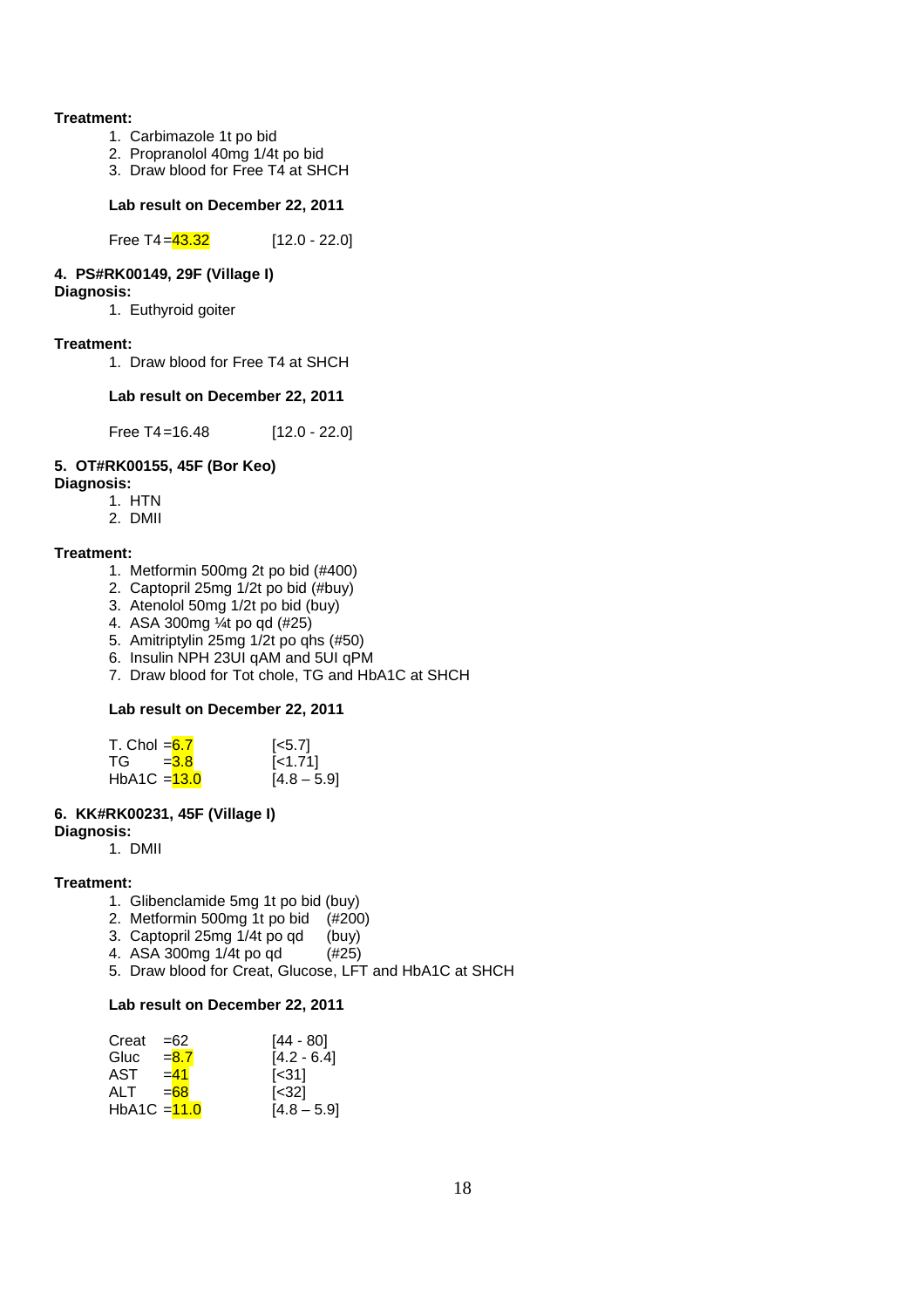# **7. SV#RK00256, 43M (Village I)**

**Diagnosis:** 

- 1. DMII
- 2. HTN
- 3. Hypertriglyceridemia

### **Treatment:**

- 1. Glibenclamide 5mg 1t po bid (#200)
- 2. Metformin 500mg 2t po bid (#200)
- 3. Captopril 25mg 1/2t po bid (buy)
- 4. Fenofibrate 100mg 1t po qd (buy)
- 5. Draw blood Creat, tot chole, TG and HbA1C at SHCH

### **Lab result on December 22, 2011**

| Creat $=95$    | $[53 - 97]$        |
|----------------|--------------------|
| T. Chol $=6.7$ | $\left[5.7\right]$ |
| $TG = 43$      | $[-1.71]$          |
| HbA1C $=$ 11.6 | $[4.8 - 5.9]$      |

# **8. KC#RK00260, 44F (Village V)**

#### **Diagnosis:**

1. DMII

# **Treatment:**

- 1. Metformin 500mg 1t po bid (#120)
- 2. Draw blood for Creat, Tot chole, TG and HbA1C at SHCH

# **Lab result on December 22, 2011**

| $Creat = 80$   | [44 - 80]          |
|----------------|--------------------|
| T. Chol $=6.1$ | $\left[5.7\right]$ |
| $TG = 1.3$     | $[-1.71]$          |
| HbA1C $= 7.6$  | $[4.8 - 5.9]$      |

#### **9. VC#RK00268, 66M (Bey Srok Village) Diagnosis:**

- 1. DMII
	- 2. HTN

# **Treatment:**

- 1. Metformin 500mg 2t po qAM and 3t qPM (#300)
- 2. Glibenclamide 5mg 2t po bid (#300)
- 3. Captopril 25mg 1/2t po bid (buy)
- 4. ASA 300mg 1/4t po qd (#25)

# **10. CT#RK00318, 31F (Village I)**

# **Diagnosis:**

1. DMII

# **Treatment:**

- 1. Metformin 500mg 2t po bid (#200)
- 2. Draw blood for Creat, HbA1C at SHCH

# **Lab result on December 22, 2011**

| $Creat = 59$  | [44 - 80]     |
|---------------|---------------|
| $HbA1C = 9.9$ | $[4.8 - 5.9]$ |

**Recommendation**: Add Glibenclamide 5mg 1t po qd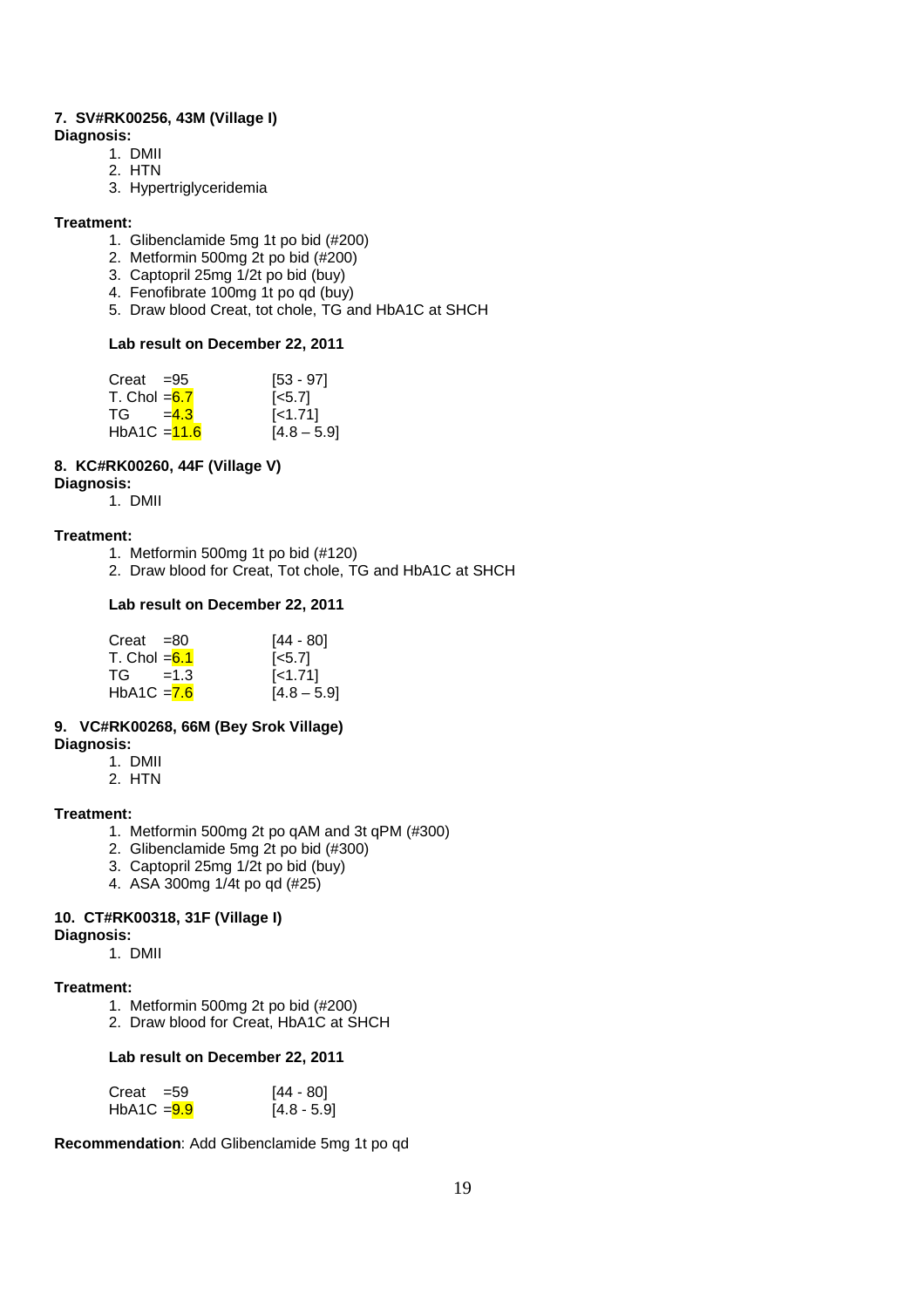# **11. TS#RK00320, 51M (Village V)**

**Diagnosis:**  1. DMII

# **Treatment:**

- 1. Glibenclamide 5mg 2t po bid (#200)
- 2. Captopril 25mg 1/4t po bid (buy)
- 3. Draw blood for Creat, Tot chole, TG and HbA1C at SHCH

# **Lab result on December 22, 2011**

| Creat $=\frac{111}{11}$ | $[53 - 97]$        |
|-------------------------|--------------------|
| T. Chol $=$ $5.9$       | $\left[5.7\right]$ |
| $TG = 1.9$              | $[-1.71]$          |
| $HbA1C = 12.1$          | $[4.8 - 5.9]$      |

**Recommendation**: Add Metformin 500mg 1t po bid

#### **12. HY#RK00341, 41M (Village VI, Labansirk commune) Diagnosis:**

- 1. DMII
- 2. HTN

# **Treatment:**

- 1. Metformine 500mg 1t po bid (#200)
- 2. Glibenclamide 5mg 2t po bid (#200)
- 3. Atenolol 50mg 1/2t po qd (#50)
- 4. Captopril 25mg 1/2t po bid (buy)
- 5. Amitriptylin 25mg 1/4t po qhs (buy)
- 6. Draw blood for tot chole, TG and HbA1C at SHCH

# **Lab result on December 22, 2011**

| T. Chol $=6.3$ | $\left[5.7\right]$ |
|----------------|--------------------|
| $TG = 3.4$     | $\left[$ < 1.71]   |
| HbA1C $= 7.3$  | $[4.8 - 5.9]$      |

**Recommendation**: Add Simvastatin 10mg 1t po qhs

Note: *While visiting Rattanakiri Referral Hospital for TM Clinic this month, Rithy Chau discovered at least 5-10 more cases to patient* **ST#RK00368** *admitted at the hospital who came from the same village (Somtrork, O' Yadaw District) and at least half were discharged home before the symptoms were resolving. Those who were discharged home did not want to stay any longer at the hospital because they felt that they were not getting any better and wanted to seek other care (traditional/spiritual) in their village. Our SHCH team visited this village and discovered at least 10 more cases (besides ones admitted to the hospital) at the village who developed similar symptoms and signs—fever, body edema, GI problem, pale, weakness. We treated them with the limited medications we brought with us. After returning to the provincial town, Rithy informed the hospital technical advisor and telemedicine project manager, MA Koh Polo, who informed the health department infectious diseases team and requested them to go to the village to investigate more. We suggested that the village population of Somtrork be treated with Albendazole 400mg bid one week for helmintic/parasitic infection spread from domestic or wild animal considering Schistosomiasis as one of the causes (which required praziquantel treatment) since there was a river water source close by the village.*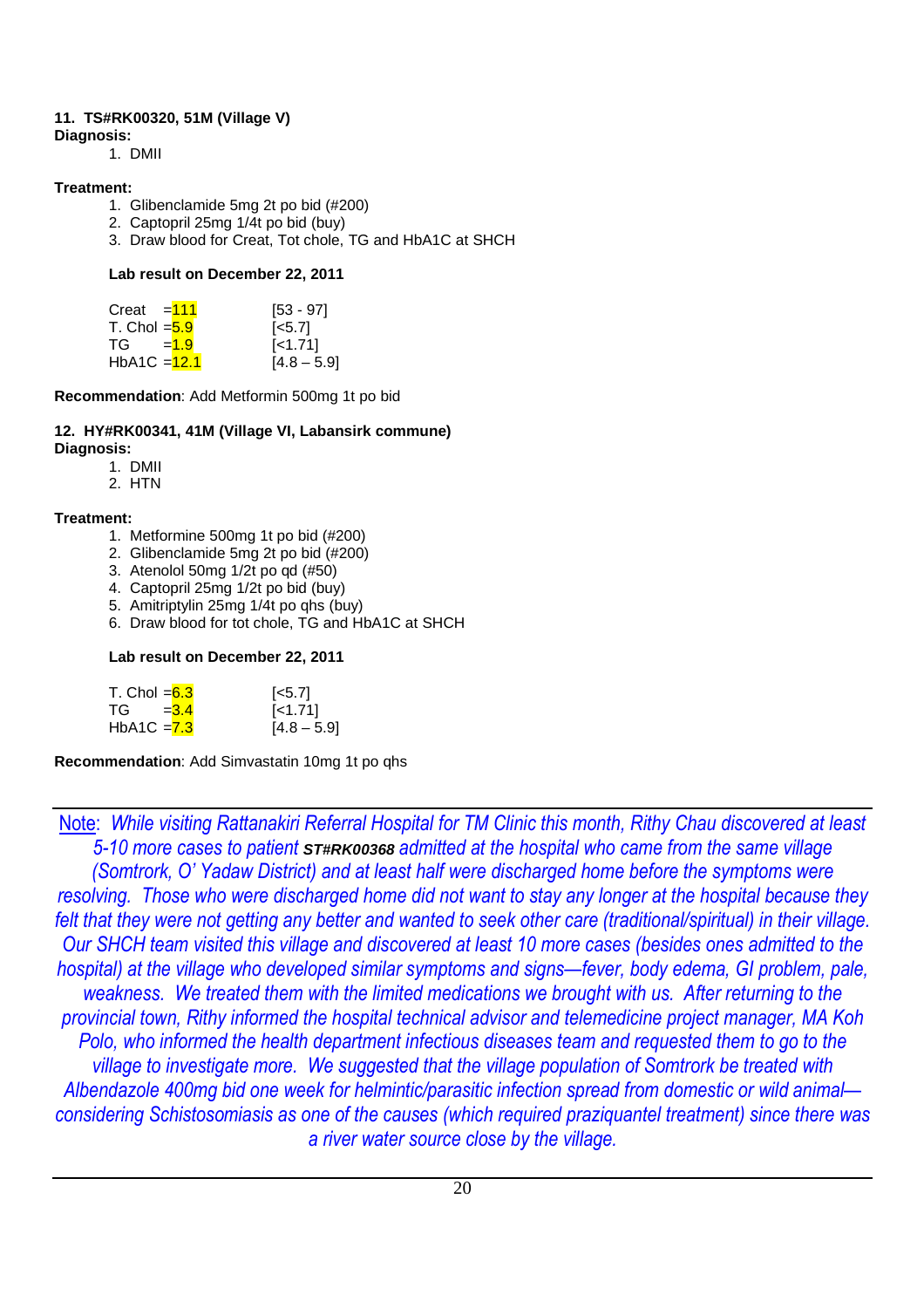*After returning to Phnom Penh, we received an update on the situation a few days later that the Banlung health department team discovered a possible parasite infection from pig and strongly suspected an infection of trichinellosis. They said that they lack proper equipments/supplies to test specifically for this infection, but the signs and symptoms were almost identical to past year infection in villages of the adjacent province, Stung Treng. They extended the treatment with Albendazole for a total of 2 weeks.* 

FYI on Trichinellosis (http://www.dpd.cdc.gov/dpdx/html/Trichinellosis.htm):

### **Causal Agents:**

Trichinellosis (trichinosis) is caused by nematodes (roundworms) of the genus *Trichinella*. In addition to the classical agent *T. spiralis* (found worldwide in many carnivorous and omnivorous animals), several other species of *Trichinella* are now recognized, including *T. pseudospiralis* (mammals and birds worldwide), *T. nativa* (Arctic bears), *T. nelsoni* (African predators and scavengers), *T. britovi* (carnivores of Europe and western Asia), and *T. papuae* (wild and domestic pigs, Papua New Guinea and Thailand). *Trichinella zimbabwensis* is found in crocodiles in Africa but to date there are no known associations of this species with human disease.

# **Life Cycle:**



Depending on the classification used, there are several species of *Trichinella*: *T. spiralis*, *T. pseudospiralis*, *T. nativa*, *T. murelli*, *T. nelsoni*, *T. britovi*, *T. papuae*, and *T. zimbabwensis*, all but the last of which have been implicated in human disease. Adult worms and encysted larvae develop within a single vertebrate host, and an infected animal serves as a definitive host and potential intermediate host. A second host is required to perpetuate the life cycle of *Trichinella*. The domestic cycle most often involved pigs and anthropophilic rodents, but other domestic animals such as horses can be involved. In the sylvatic cycle, the range of infected animals is great, but animals most often associated as sources of human infection are bear, moose and wild boar.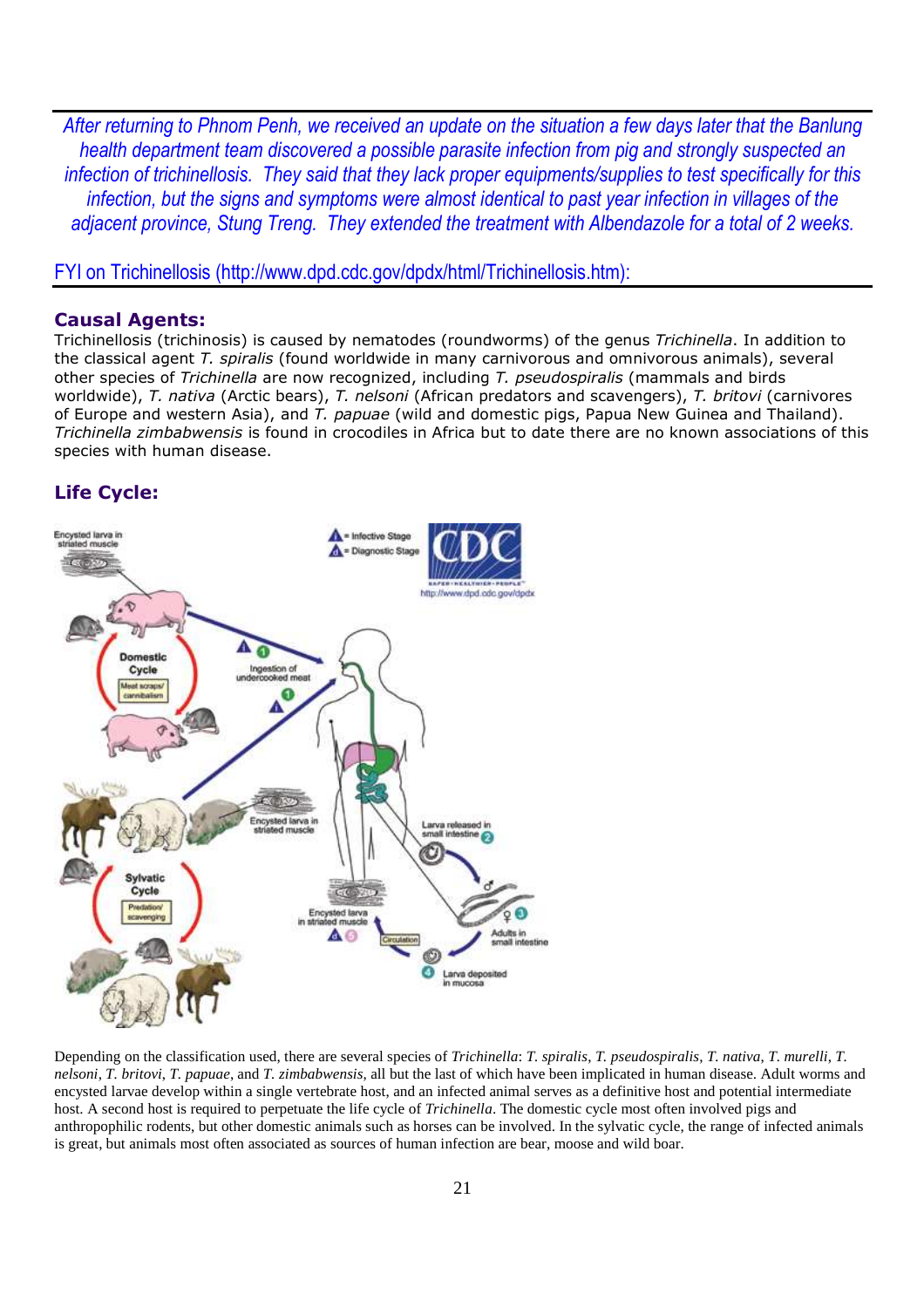Trichinellosis is caused by the ingestion of undercooked meat containing encysted larvae (except for *T. pseudospiralis* and *T. papuae*, which do not encyst) of *Trichinella* species  $\bullet$ . After exposure to gastric acid and pepsin, the larvae are released from the cysts  $\bullet$  and invade the small bowel mucosa where they develop into adult worms  $\bullet$ . Females are 2.2 mm in length; males 1.2 mm. The life span in the small bowel is about four weeks. After 1 week, the females release larvae  $\triangleleft$  that migrate to striated muscles where they encyst . Diagnosis is usually made based on clinical symptoms, and is confirmed by serology or identification of encysted or non-encysted larvae in biopsy or autopsy specimens.

# **Geographic Distribution:**

Worldwide. Most common in parts of Europe and the United States.

# **Clinical Features:**

Light infections may be asymptomatic. Intestinal invasion can be accompanied by gastrointestinal symptoms (diarrhea, abdominal pain, vomiting). Larval migration into muscle tissues (one week after infection) can cause periorbital and facial edema, conjunctivitis, fever, myalgias, splinter hemorrhages, rashes, and peripheral eosinophilia. Occasional life-threatening manifestations include myocarditis, central nervous system involvement, and pneumonitis. Larval encystment in the muscles causes myalgia and weakness, followed by subsidence of symptoms.

# **Laboratory Diagnosis:**

The suspicion of trichinellosis (trichinosis), based on history, clinical symptoms, and eosinophilia, can be confirmed by specific diagnostic tests, including antibody detection, muscle biopsy, and microscopy.

### **Diagnostic findings**

- **Microscopy**
- Antibody detection

# **Treatment:**

Several safe and effective prescription drugs are available to treat trichinellosis. Treatment should begin as soon as possible and the decision to treat is based upon symptoms, exposure to raw or undercooked meat, and laboratory test results. Steroids are used for infections with severe symptoms, plus albendazole\*, with mebendazole\* as an alternative. For additional information, see the recommendations in The Medical Letter (Drugs for Parasitic Infections).

\* This drug is approved by the FDA, but considered investigational for this purpose.

FYI on Schistosomiasis (http://www.dpd.cdc.gov/dpdx/HTML/Schistosomiasis.htm):

# **Causal Agents:**

Schistosomiasis is caused by digenetic blood trematodes. The three main species infecting humans are *Schistosoma haematobium, S. japonicum,* and *S. mansoni.* Two other species, more localized geographically, are *S. mekongi* and *S. intercalatum.* In addition, other species of schistosomes, which parasitize birds and mammals, can cause cercarial dermatitis in humans.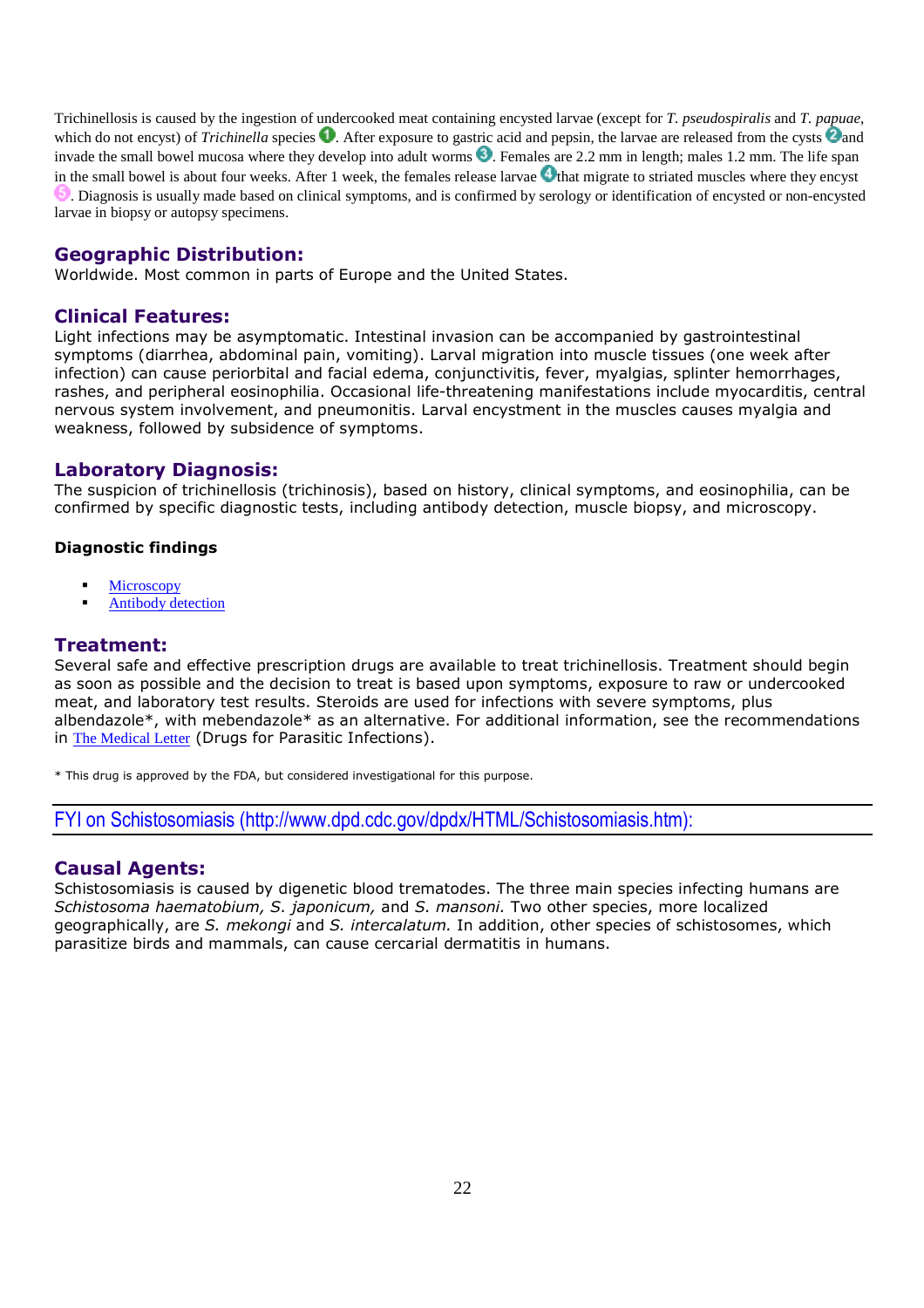# **Life Cycle:**



Eggs are eliminated with feces or urine  $\bullet$ . Under optimal conditions the eggs hatch and release miracidia 0, which swim and penetrate specific snail intermediate hosts <sup>3</sup>. The stages in the snail include 2 generations of sporocysts  $\bullet$  and the production of cercariae  $\bullet$ . Upon release from the snail, the infective cercariae swim, penetrate the skin of the human host  $\Theta$ , and shed their forked tail, becoming schistosomulae  $\bullet$ . The schistosomulae migrate through several tissues and stages to their residence in the veins ( $\bigcirc$ ,  $\bigcirc$ ). Adult worms in humans reside in the mesenteric venules in various locations, which at times seem to be specific for each species  $\Phi$ . For instance, *S. japonicum* is more frequently found in the superior mesenteric veins draining the small intestine A, and S. mansoni occurs more often in the superior mesenteric veins draining the large intestine  $\Xi$ . However, both species can occupy either location, and they are capable of moving between sites, so it is not possible to state unequivocally that one species only occurs in one location. *S. haematobium* most often occurs in the venous plexus of bladder  $\mathsf C$ , but it can also be found in the rectal venules. The females (size 7 to 20 mm; males slightly smaller) deposit eggs in the small venules of the portal and perivesical systems. The eggs are moved progressively toward the lumen of the intestine (*S. mansoni* and *S. japonicum*) and of the bladder and ureters (*S. haematobium*), and are eliminated with feces or urine, respectively **1.** Pathology of *S. mansoni* and *S. japonicum* schistosomiasis includes: Katayama fever, hepatic perisinusoidal egg granulomas, Symmers' pipe stem periportal fibrosis, portal hypertension, and occasional embolic egg granulomas in brain or spinal cord. Pathology of *S. haematobium* schistosomiasis includes: hematuria, scarring, calcification, squamous cell carcinoma, and occasional embolic egg granulomas in brain or spinal cord.

Human contact with water is thus necessary for infection by schistosomes. Various animals, such as dogs, cats, rodents, pigs, hourse and goats, serve as reservoirs for *S. japonicum*, and dogs for *S. mekongi*.